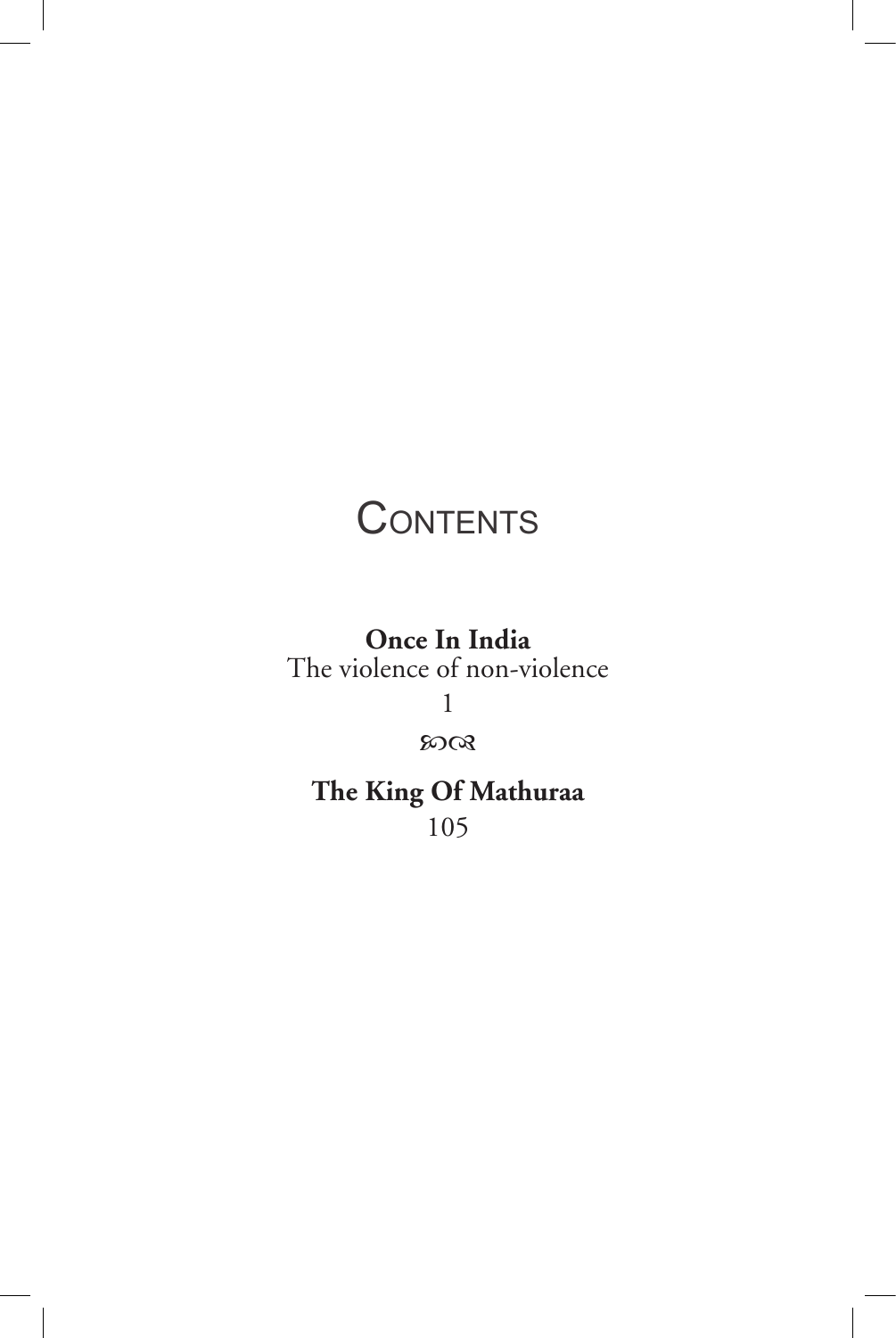# **ONCE IN INDIA** The violence of non-violence

Translated from Hindi by Ripa Ajmera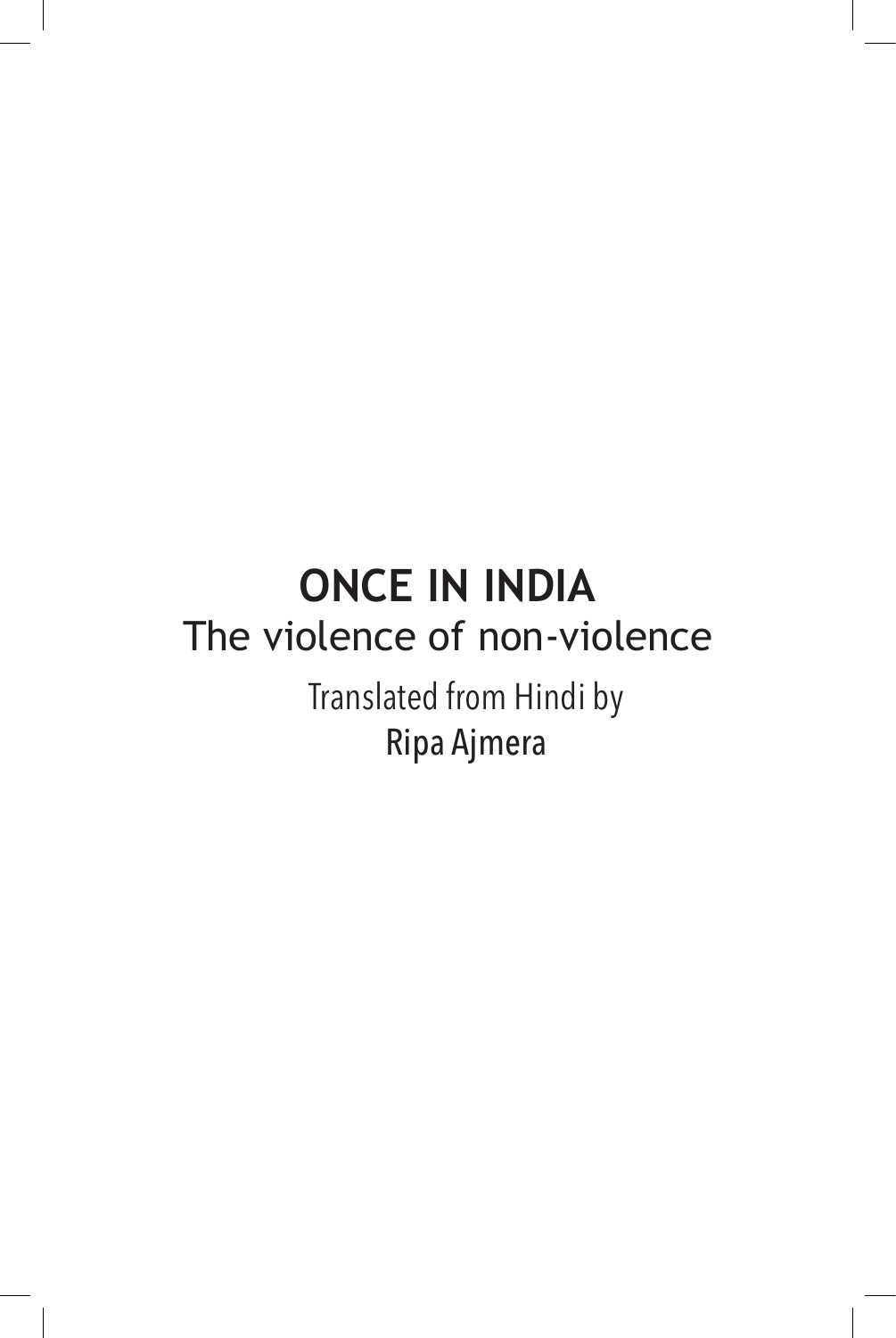## **ONCE IN INDIA** The violence of non-violence

### **SYNOPSIS**

*Once in India* is a historical play based on a historical event that took place about twenty-two centuries ago which constitutes the core of the play. But the play is not mere narration of history. It is a creative exploration of those times, in dramatic idiom, to give contemporary audiences a meaningful theatrical experience.

#### **The history**

Alexander the Great invaded India in 326 BCE. His invasion remained confined to the peripheral kingdoms on the northwestern borders of India. He had to abandon his ambition to conquer India because his men rebelled and refused to go any further. After Alexander's death, the Governors and Satraps in the conquered lands became independent. They divided the empire between themselves. Of these, Seleucus Nicator, with his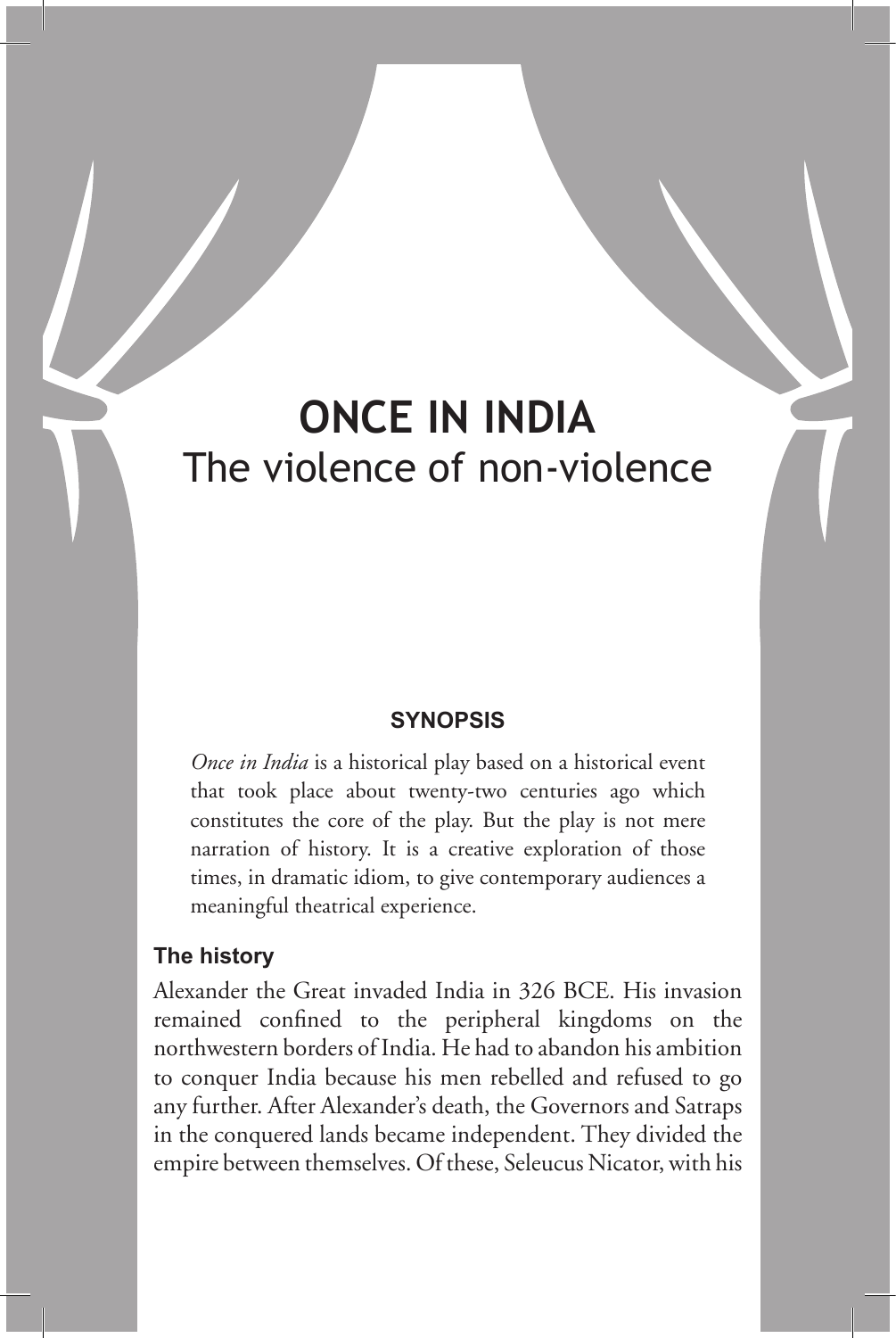capital in Mesopotamia, invaded India again, but was defeated by the Indian King Chandragupt Maurya in 305 BCE. As a result, Seleucus ceded some Afghan and Iranian territories and gave the Indian King a Greek princess in marriage.

After Seleucus' death, his Kingdom got fragmented into many smaller Greek kingdoms. One such kingdom emerged in Afghanistan, with its capital in Bactria (modern-day Balkh), whose rulers were called Indo-Greek rulers. Cut off from their homeland for over a century, many Greek Kings converted to Buddhism. Of these Indo-Greek Kings, Demetrius (205-170 BCE) and Minender (865-155 BCE) are the most well-known. They invaded India to complete Alexander the Great and Seleucus Nicator's unfinished agenda, which they did with some success.

King Brihadrath was on the throne of Magadh at the same time as King Minender was on the throne of Bactria. He was a descendent of King Chandragupt Maurya, who had foiled Seleucus' invasion and defeated him. Unlike Maurya, King Brihadrath was a pacifist. He converted to Buddhism and was a votary of non-violence. Frustrated by the King's diffidence and vacillation in taking on the Indo-Greek invaders, the Army Chief Pushyamitr Shung decided to depose the King. He invited the King to inspect the army. While the King was doing this, Pushyamitr beheaded him in full view of the soldiers, occupied the throne, and threw out the Indo-Greek invaders. The core of the play is based on this first—and last—recorded army coup in India's history of 5,000 years.

### **The play**

A dimension of this play exists in the realm of ideas. We are conditioned to view life in contradictory dyads, such as good and bad, rich and poor, past and present, traditional and modern, materialistic and spiritual, violent and non-violent, etc. But there are no such sharp distinctions between black and white in reality; there are also shades of gray. By courageously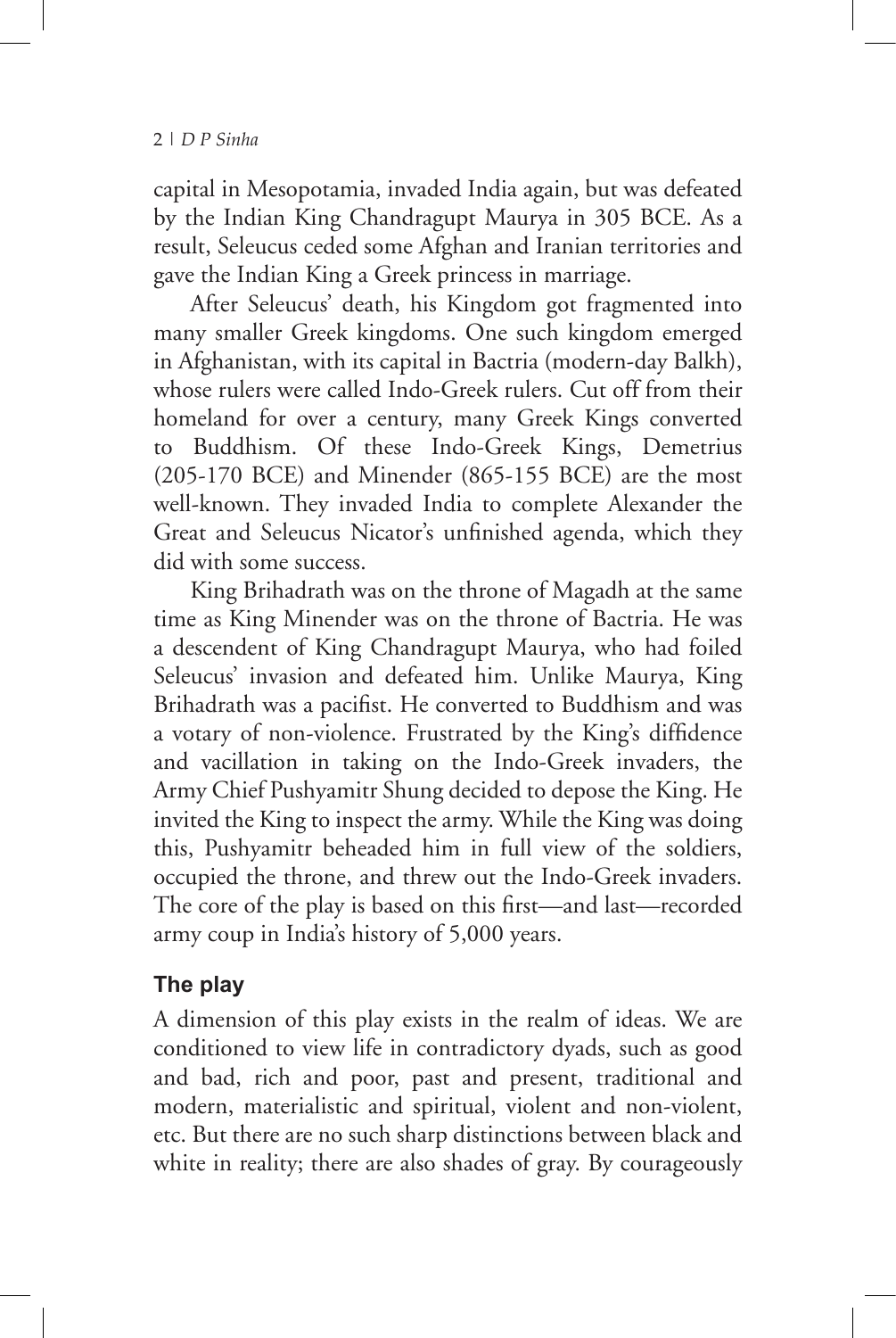embracing out-of-the-box thinking, the play points to a third dimension, which is nonaligned with traditionally opposite, binary elements.

The Truth is one, indivisible and inclusive; it aims for the peace and welfare of all of humanity. From this perspective, even a heinous act like murder, committed to further the peace and welfare of mankind becomes a spiritual act.

In ancient India, before the advent of Buddhism, Indians did not believe in the principle of absolute non-violence; they discriminated between violence against evil and violence against the noble. For ancient Indians, violence against the noble, innocent, and good was bad, while violence against evil was good and desirable. In this context, it may be noted that in the Sanskrit language there are two words for manslaughter: "*vadh"* and "*hatya*." If an evil man is killed for the safety, security, and welfare of society, it is called *vadh.* If a man is killed for personal vendetta or gain, it is considered *hatya.* While *hatya*  is a sin and condemnable, *vadh* is praiseworthy and necessary. In the context of *Once In India*, the Army Chief Pushyamitr kills King Brihadrath, whose vacillating non-violent resistance would have otherwise led to the massacre of millions of Indians. In doing so Pushyamitr committed an act of *vadh*, not *hatya*. The play thus illustrates how, in certain circumstances, even the evil act of killing another man becomes ethical and socially desirable.

Non-violence has been an obsessive concern amongst Indians since the inception of Indian civilization. Indians believe in absolute non-violence; that is, non-violence even in the face of evil. They do not realize that non-violence is unable to resist evil forces, and that this, in effect, actually promotes evil and can ultimately lead to the annihilation of all that is noble. Lord Krishna had warned Indians against absolute non-violence in the classical Indian spiritual text *The Bhagavad Gita.* Krishna pronounced the limits of non-violence in unequivocal terms when he exhorted the warrior Arjun to take up arms against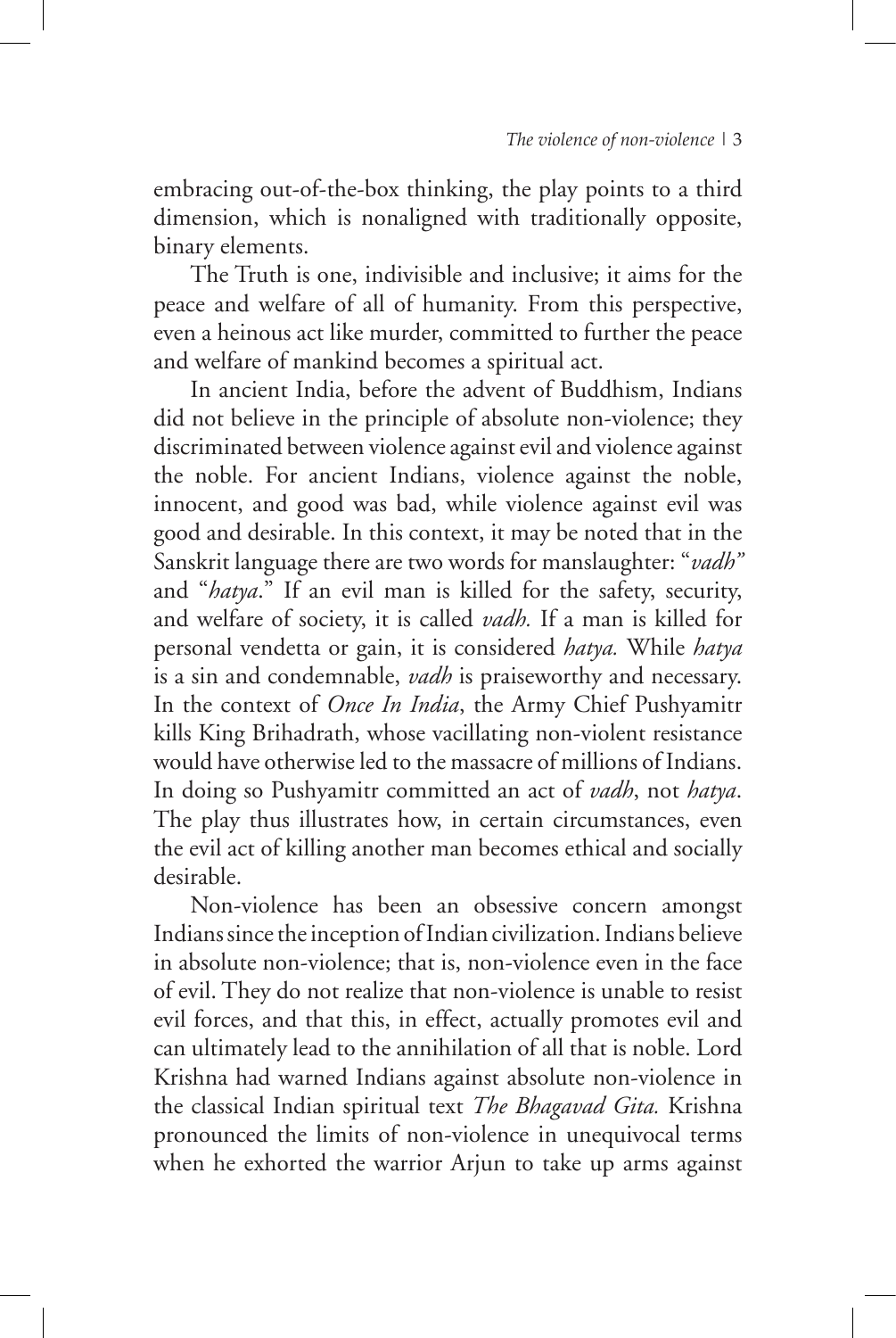evil, for the purpose of upholding peace and righteousness. It may also be mentioned that all of the Hindu deities are always depicted with weapons in their arms, which are symbolic of their readiness to fight for righteousness. The Goddess Durga carries a trident and Goddess Kali is armed with a sword. Of the male deities, Shiva carries a trident, Vishnu has a discus and a club and Raam has a bow and arrow. But, the Hindu mind has refused to follow the example of its deities, as Indian history demonstrates throughout the centuries.

India succumbed to the Muslim invasion in 1192 CE because the Indian King hesitated and vacillated whether and how much to defend the country. He did not want to shed the invading soldiers' blood. The King's piety resulted in the entire country passing into tyrannical foreign rule for 600 years.

Absolute non-violence is a Hindu cultural frailty. Even the most noble and well-intentioned Mahatma Gandhi, the embodiment of non-violence, was not free from this frailty. When World War II broke out, Gandhi went to the British Viceroy, Lord Linlithgow and told him that the British should fight Adolf Hitler with absolute non-violence. He told Lord Linlithgow that the British should surrender their homes, their wealth and themselves to Germany, which would lead the British to ultimate victory over the Germans. Fortunately, the Viceroy did not abide by Gandhi's advice; otherwise, the whole world would have come under the Nazi sway.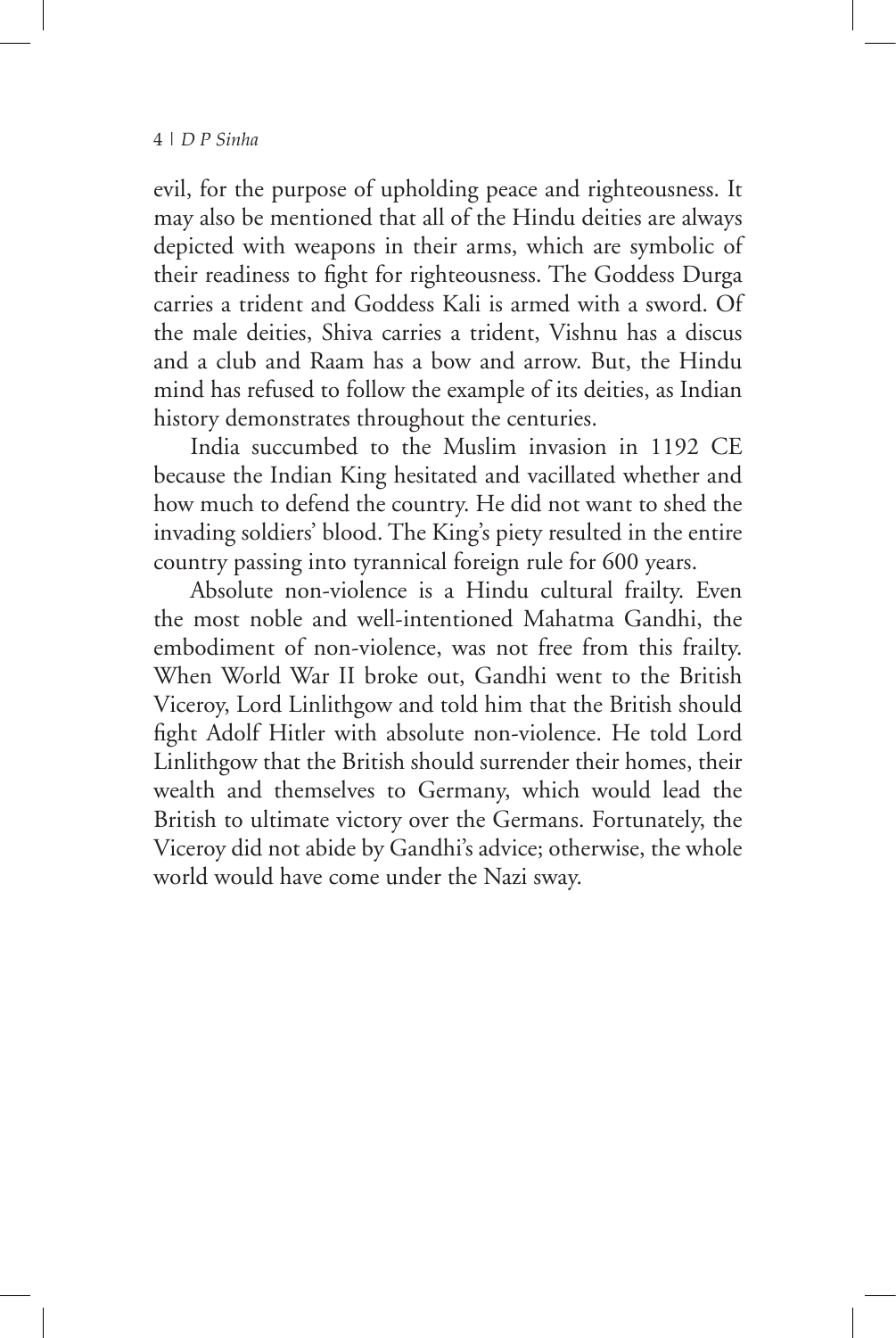### **GEOGRAPHY**

| Bactria:       | Present-day Balkh in northern Afghanistan;<br>capital of the Indo-Greek Kings in the 2 <sup>nd</sup><br>century BCE.       |  |  |
|----------------|----------------------------------------------------------------------------------------------------------------------------|--|--|
| Gaandhaar:     | An ancient name for the modern-day city of<br>Kandhar in Afghanistan.                                                      |  |  |
| Gangaa:        | A river in India revered as holy by Hindus.                                                                                |  |  |
| Magadh:        | The name of an empire ruled by the Maurya<br>Dynasty in the 2nd and 3rd centuries BCE,<br>with its capital at Paataliputr. |  |  |
| <b>Mysore:</b> | Name of a city in South India famous for<br>jewelry-making.                                                                |  |  |
| Paataliputr:   | Capital of Magadh Empire; present-day Patna<br>city in the state of Bihar, India.                                          |  |  |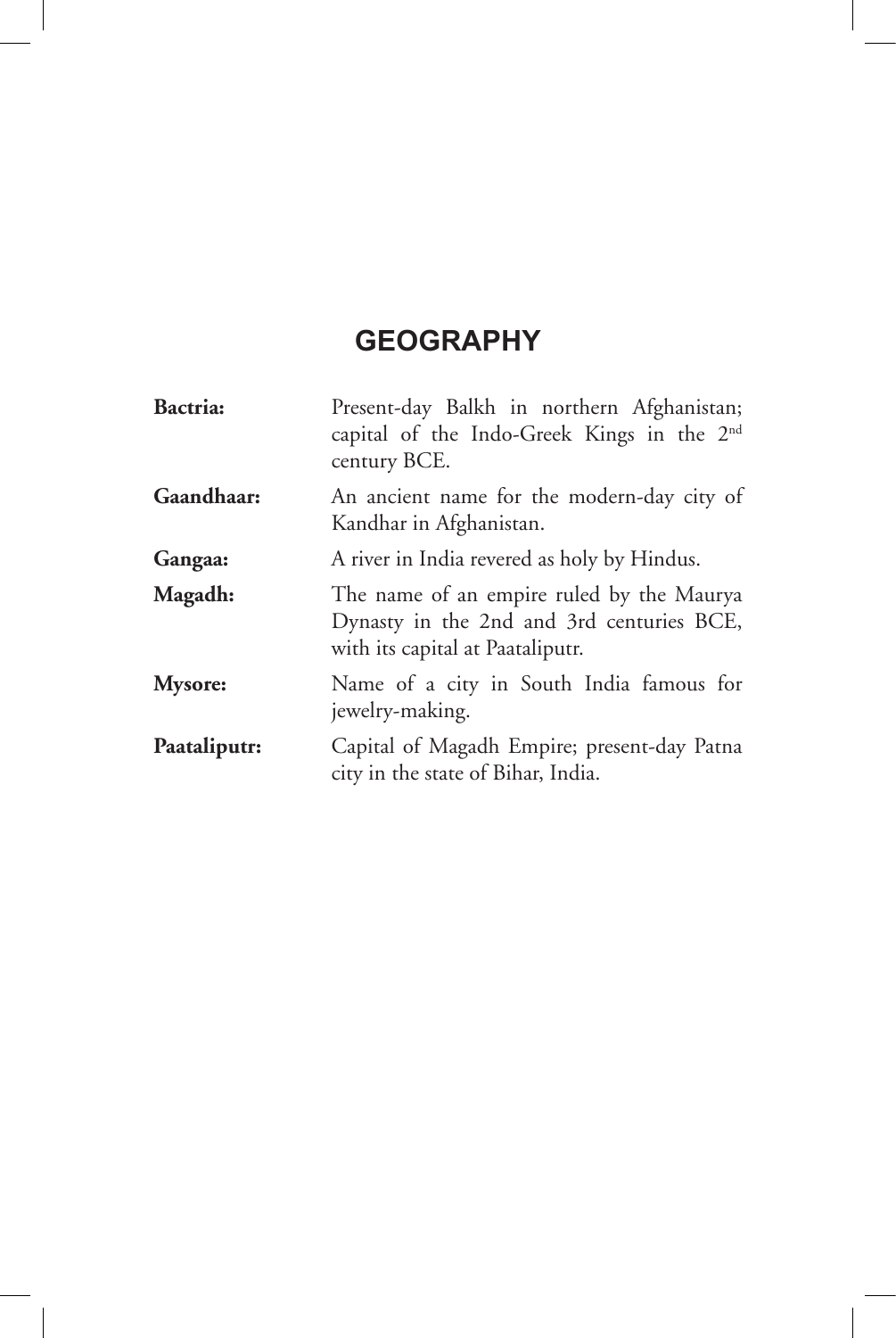### **GLOSSARY**

| Aaryaa:                     | An honorific for women.                                                                                                                                                                   |
|-----------------------------|-------------------------------------------------------------------------------------------------------------------------------------------------------------------------------------------|
| <b>Alexander the Great:</b> | The Greek King who invaded India in<br>326 BCE. He could only conquer some<br>peripheral territories on the northwest<br>border of India because his army revolted.                       |
| Angulimaal:                 | A bandit according to Buddhist legend<br>whom the King's forces could not<br>subdue. Lord Buddha approached him<br>alone. Angulimaal surrendered to Buddha<br>and became a Buddhist monk. |
| Arjun:                      | A warrior who refused to fight for<br>righteousness due to his compassion and<br>concern for human life.                                                                                  |
| Arthashaastr:               | A book on statecraft written in 4th<br>century BCE by Chanakya.                                                                                                                           |
| Ashokaaraam:                | The Buddhist monastery named after King<br>Ashok in 3rd century BCE.                                                                                                                      |
|                             | Bahujana Hitaay Bahujana Sukhaay: Lord Buddha's injunction<br>to monks to "go spread Buddhism for the<br>welfare and happiness of the majority of<br>mankind."                            |
| <b>Bhante:</b>              | The term of address used for Buddhist<br>monks.                                                                                                                                           |
| <b>Braahmans:</b>           | The scholarly people who constituted a<br>caste in India.                                                                                                                                 |
| Buddha:                     | The founder of the Buddhist religion in<br>India in the 6th century BCE.                                                                                                                  |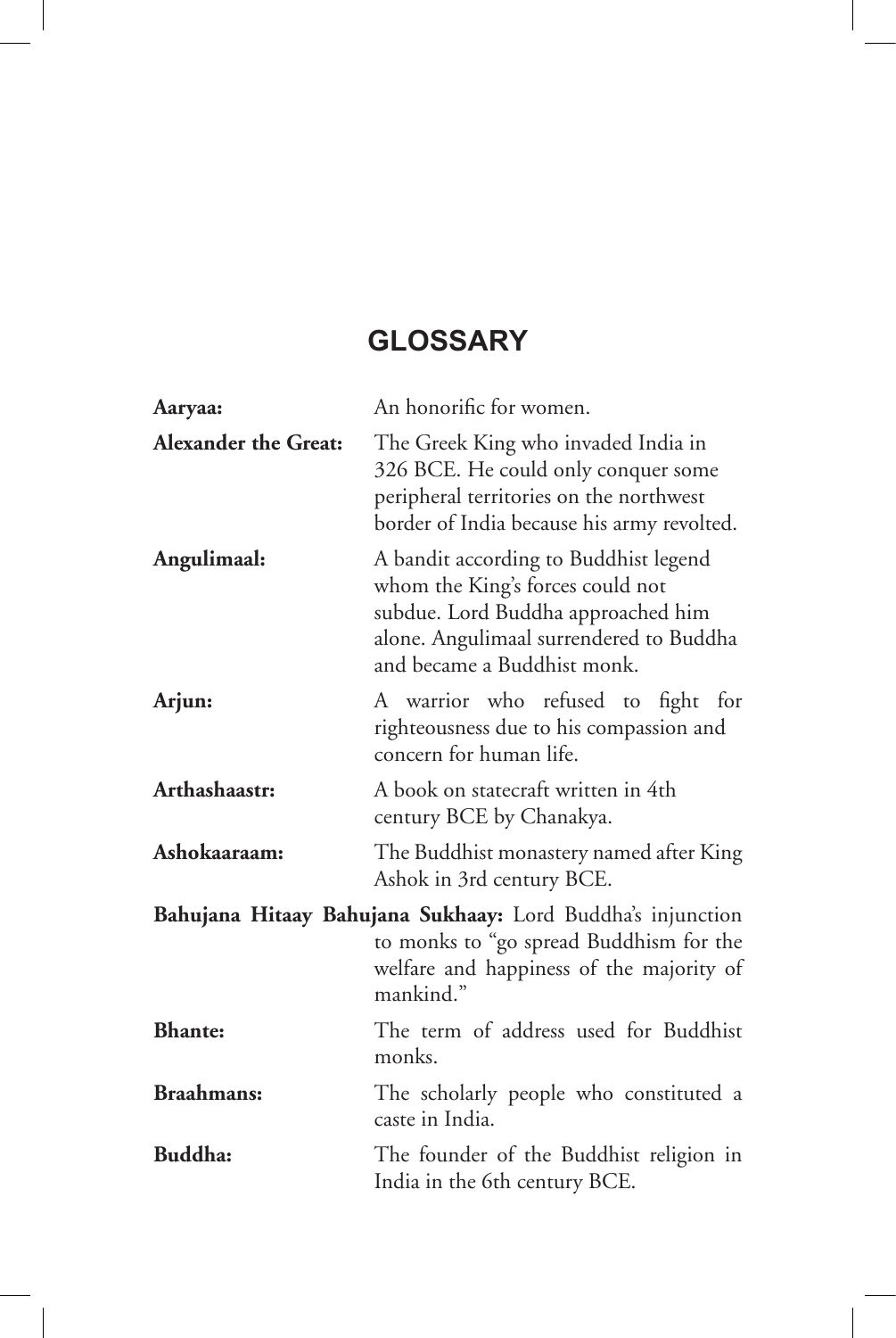|                         | Buddham Sharanam Gacchaami: The most well-known Buddhist<br>prayer, meaning "I take refuge in Buddha."                                                                                                                                                     |
|-------------------------|------------------------------------------------------------------------------------------------------------------------------------------------------------------------------------------------------------------------------------------------------------|
| <b>Buddhist:</b>        | Name for a follower of Buddhism,<br>a<br>religion founded by Gautam Buddha.                                                                                                                                                                                |
| Chakravartee:           | The term used for powerful kings in<br>ancient India who subdued neighboring<br>kings.                                                                                                                                                                     |
| <b>Cheever:</b>         | An ancient Paalee word for maroon-<br>colored Buddhist garments.                                                                                                                                                                                           |
| Dhamma:                 | The Paalee equivalent of the Sanskrit word<br>Dharma.                                                                                                                                                                                                      |
| Dharma:                 | The Sanskrit word for everything noble and<br>positive, such as duty, good deeds, charity,<br>altruism,<br>ethical<br>values, compassion,<br>religion, etc.                                                                                                |
| Dharm-mahaamaatra:      | The name of a class of administrators<br>created by King Ashok whose responsibility<br>was to ensure that all citizens follow<br>dharma.                                                                                                                   |
| Dhyaan:                 | Meditation; attention.                                                                                                                                                                                                                                     |
| Guru/Gurudev:           | The spiritual teacher.                                                                                                                                                                                                                                     |
| Har Har Gange:          | A playful expression of reverence for the<br>river Gangaa, which a devotee chants after<br>taking his first dip in the river; literally<br>meaning, Hail Mother Gangaa.                                                                                    |
| <b>Kaling Conquest:</b> | The war waged by King Ashok against the<br>Kaling Kingdom of India, in which more<br>than 100,000 people were killed and an<br>equal number were wounded and maimed.<br>This conquest moved King Ashok so much<br>that he decided never to wage war again. |
| Karma:                  | Literally meaning <i>action</i> or <i>deed</i> in the<br>Vaidic and Buddhist traditions. It is part of<br>the belief system of all religions of Indian                                                                                                     |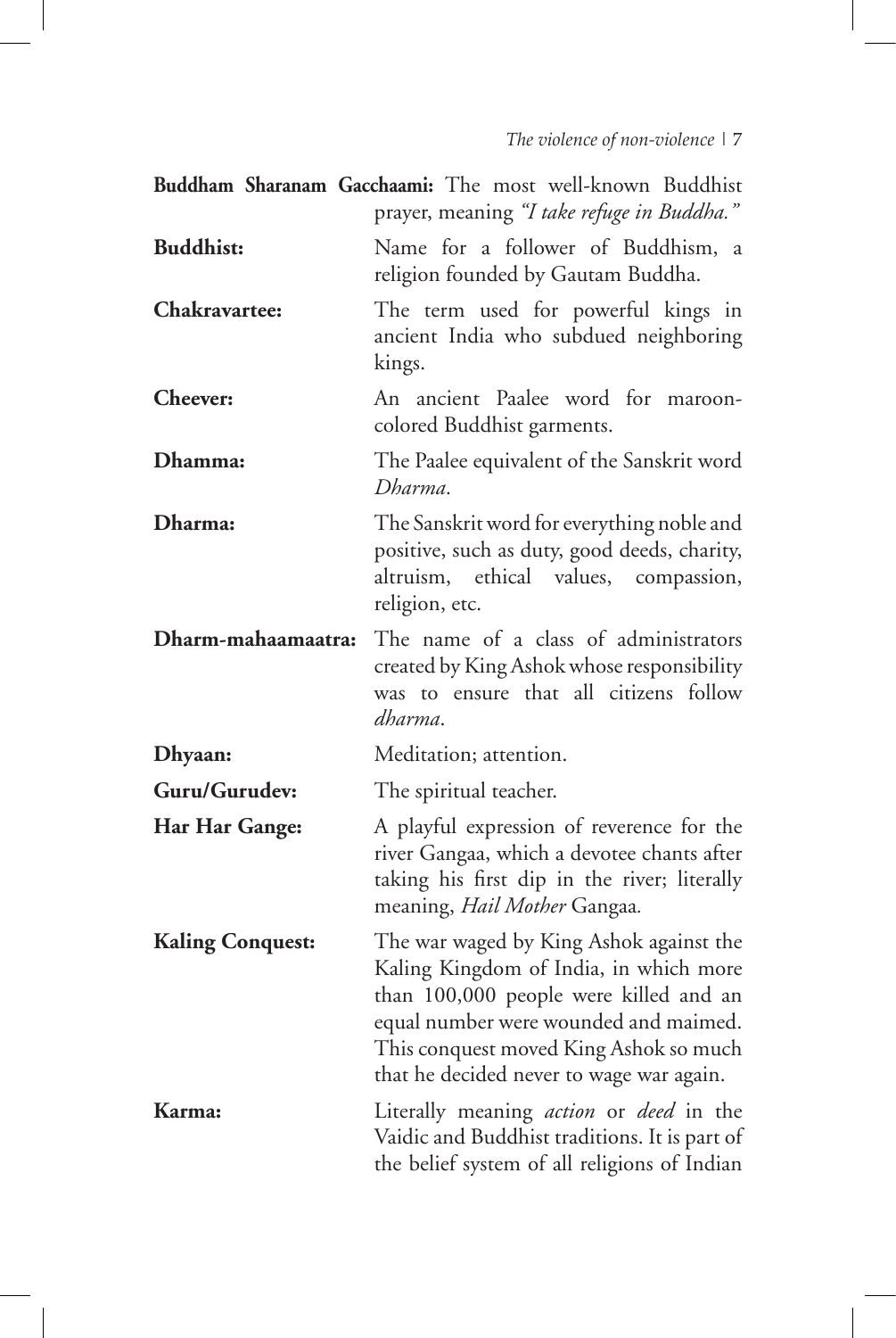| 8   D P Sinha      |                                                                                                                                                                                                            |
|--------------------|------------------------------------------------------------------------------------------------------------------------------------------------------------------------------------------------------------|
|                    | origin. All Indic religions believe that one's<br>good or bad deeds (karmas) committed in<br>this life determine the quality of one's next<br>life.                                                        |
| <b>Kautily:</b>    | The author of Arthashaastr, a<br>book<br>written in 4th century BCE on polity and<br>statecraft.                                                                                                           |
| <b>King Ashok:</b> | The King of the Maurya Empire in 3rd<br>century BCE, known in history as the first<br>pacifist King. He gave up war as part of<br>State policy and devoted himself entirely<br>to the welfare of humanity. |
| Krishna:           | Believed by Hindus to be a reincarnation<br>of God in a human body, to protect the<br>noble and destroy the evil. Also called<br>"Lord Krishna."                                                           |
| Kumbh fair:        | A massive congregation of millions of<br>Hindus held every twelve years since<br>ancient times on the confluence of the<br>rivers Gangaa and Yamuna.                                                       |
| Lotus feet:        | Traditionally, the feet of the divine or gurus<br>are reverentially described this way.                                                                                                                    |
| Maar:              | The god of sex and desire in the Buddhist<br>tradition.                                                                                                                                                    |
| Mahaabhaag:        | A form of address to a king in ancient<br>times.                                                                                                                                                           |
| Mahaaraaj:         | Literally meaning "great king" in Hindi<br>and Sanskrit; a form of address to a king in<br>ancient times.                                                                                                  |
| Maalaa:            | Term for a garland as well as a rosary.                                                                                                                                                                    |
| Maurya:            | Name of the Empire and Dynasty that ruled<br>in India in the 2nd and 3rd centuries BCE,<br>with its capital in the city of Paataliputr.                                                                    |
| Mauryan:           | One who belongs to Maurya clan.                                                                                                                                                                            |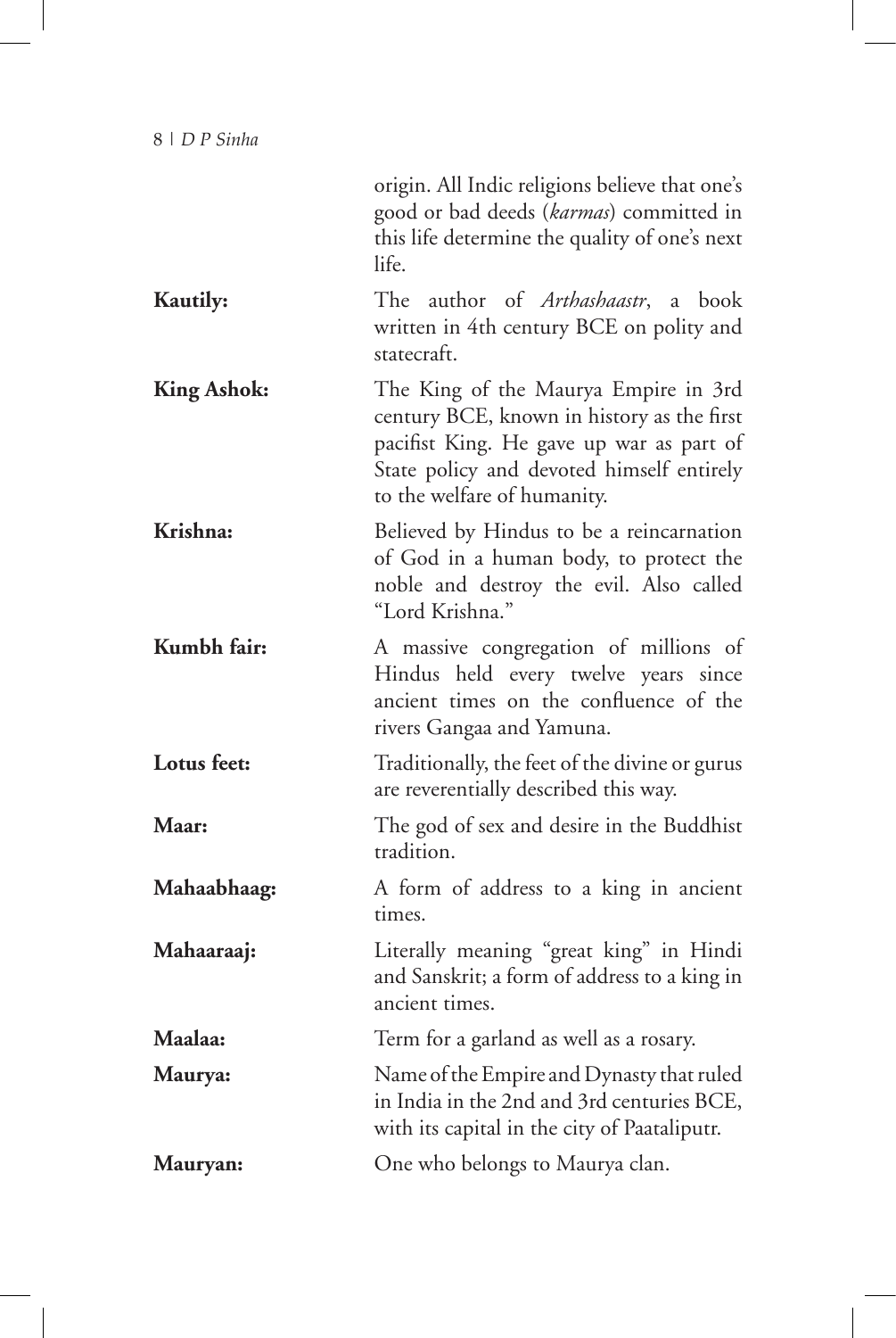| Nirvaana:    | A Buddhist concept in which a soul, due to<br>good karma, gets free of the cycle of birth,<br>death, and rebirth and attains Ultimate<br>Buddhahood.                                                                                              |  |  |
|--------------|---------------------------------------------------------------------------------------------------------------------------------------------------------------------------------------------------------------------------------------------------|--|--|
| Paalee:      | The language of the common people of<br>ancient India from the 2nd to 6th centuries<br>BCE.                                                                                                                                                       |  |  |
| Paarseeks:   | Name given to Persian people.                                                                                                                                                                                                                     |  |  |
| Pashtoons:   | Aggressive, war-like people living on<br>the northwest frontiers of India (now in<br>Pakistan).                                                                                                                                                   |  |  |
| Patanjali:   | The 2nd century BCE Yoga Guru and<br>author of <i>The Yoga Sutra</i> , the seminal work<br>on the system of Yoga.                                                                                                                                 |  |  |
| Prajaamukh:  | People's representative in the Mauryan<br>King's Court.                                                                                                                                                                                           |  |  |
| Prayaag:     | Name of a city where the Kumbh fair has<br>been held since ancient times.                                                                                                                                                                         |  |  |
| <b>Raam:</b> | Believed by Hindus to be a reincarnation of<br>God in a human body to protect the noble<br>and destroy the evil. He is the hero of the<br>Indian epic Ramayan who rescued his wife<br>Seetaa and killed the demon Raavan who<br>had abducted her. |  |  |
| Raavan:      | A villain in the epic Ramayan who abducted<br>Raam's wife Seetaa and was ultimately<br>killed by Raam.                                                                                                                                            |  |  |
| Renunciate:  | An individual who withdraws from the<br>world and devotes his or her entire life to<br>the service of God and society.                                                                                                                            |  |  |
| Samaadhi:    | ultimate stage attained<br>by<br>The<br>an<br>individual in meditation.                                                                                                                                                                           |  |  |
| Sangh:       | A Buddhist order.                                                                                                                                                                                                                                 |  |  |
| Sanskrit:    | An Indian language of ancient origins.                                                                                                                                                                                                            |  |  |

I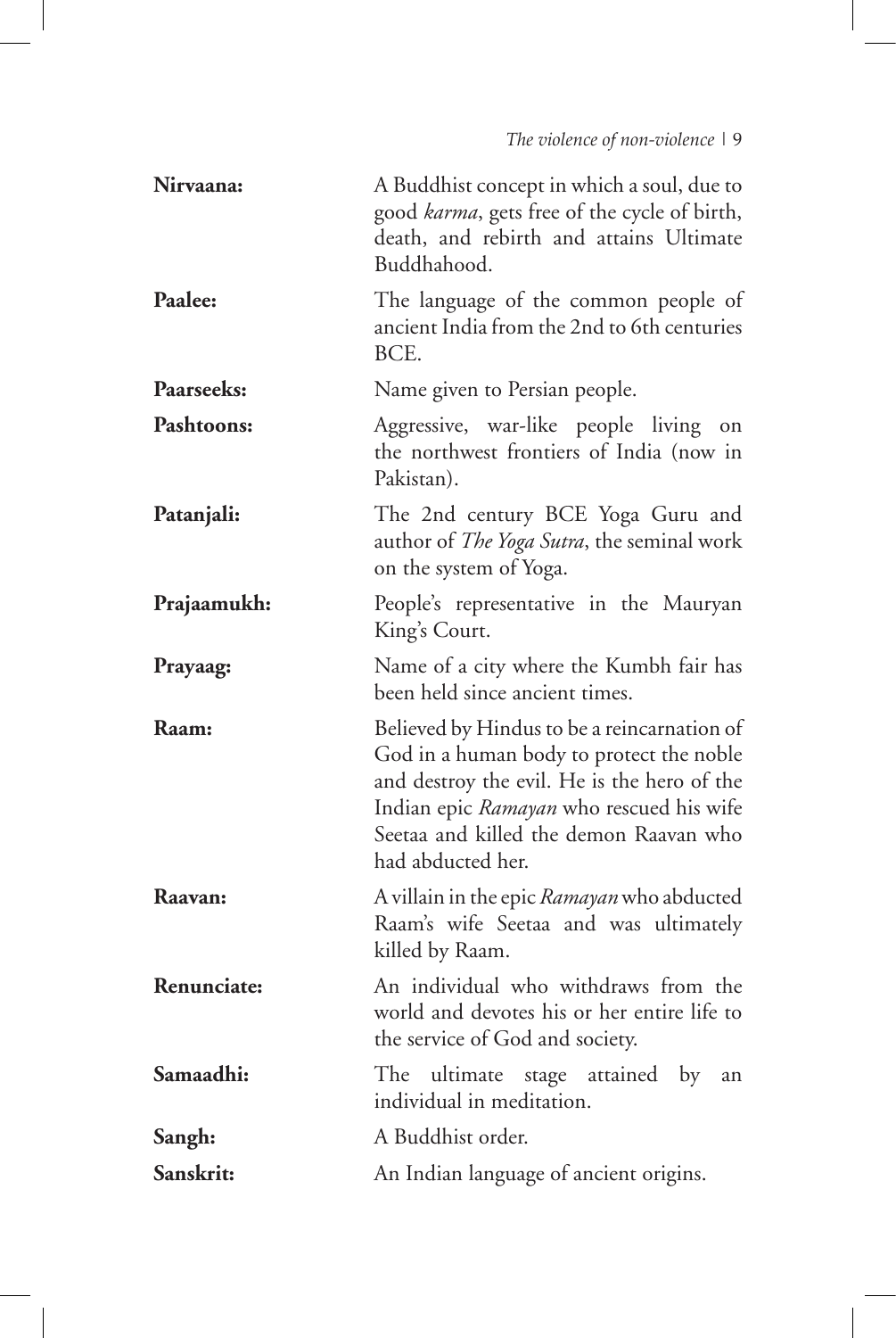| Seetaa:                  | Raam's wife.                                                                                                                                                                                              |
|--------------------------|-----------------------------------------------------------------------------------------------------------------------------------------------------------------------------------------------------------|
| Senaapati:               | The Sanskrit equivalent of "Commander-<br>in-Chief."                                                                                                                                                      |
| <b>Seleucus Nicator:</b> | One of the generals in Alexander the<br>Great's army. After Alexander's invasion<br>of India (in 326 BCE), Nicator invaded<br>India in 305 BCE and was defeated by the<br>Indian Maurya King Chandragupt. |
| Shaktipaat:              | In the Yoga context, the transmission of<br>energy from a Guru to his or her disciple,<br>wherein the Guru places his or her hand<br>on top of the disciple's head.                                       |
| Shramans:                | Term for non-Vaidic (usually Buddhist<br>and Jain) monks.                                                                                                                                                 |
| Tathaagat:               | An appellation used for Gautam Buddha.                                                                                                                                                                    |
| The Four Noble Truths:   | Propounded by Gautam Buddha in his<br>first sermon-the first of which is that<br>there is suffering in life.                                                                                              |
| Tripitaka:               | The Buddhist holy text-similar to the<br>Bible in Christianity.                                                                                                                                           |
| Ujjain:                  | Name of an Indian city.                                                                                                                                                                                   |
| Vaidya:                  | Means doctor in Sanskrit.                                                                                                                                                                                 |
| Vaidic:                  | Followers of the ancient Hindu holy text<br>called the Vedas; non-Buddhists.                                                                                                                              |
| Vishkanyaa:              | Literally meaning <i>poison girl</i> . In ancient<br>India, a woman sent by one king to poison<br>another.                                                                                                |
| Yoga:                    | A spiritual system and practice leading to<br>Samaadhi.                                                                                                                                                   |
|                          | Yogah karmasu kaushalam: One of Patanjali's Yoga Sutras (aphorisms)<br>in his seminal work The Yoga Sutra, meaning<br>"Yoga is dexterity in action."                                                      |
| Zeus:                    | The famous Greek God.                                                                                                                                                                                     |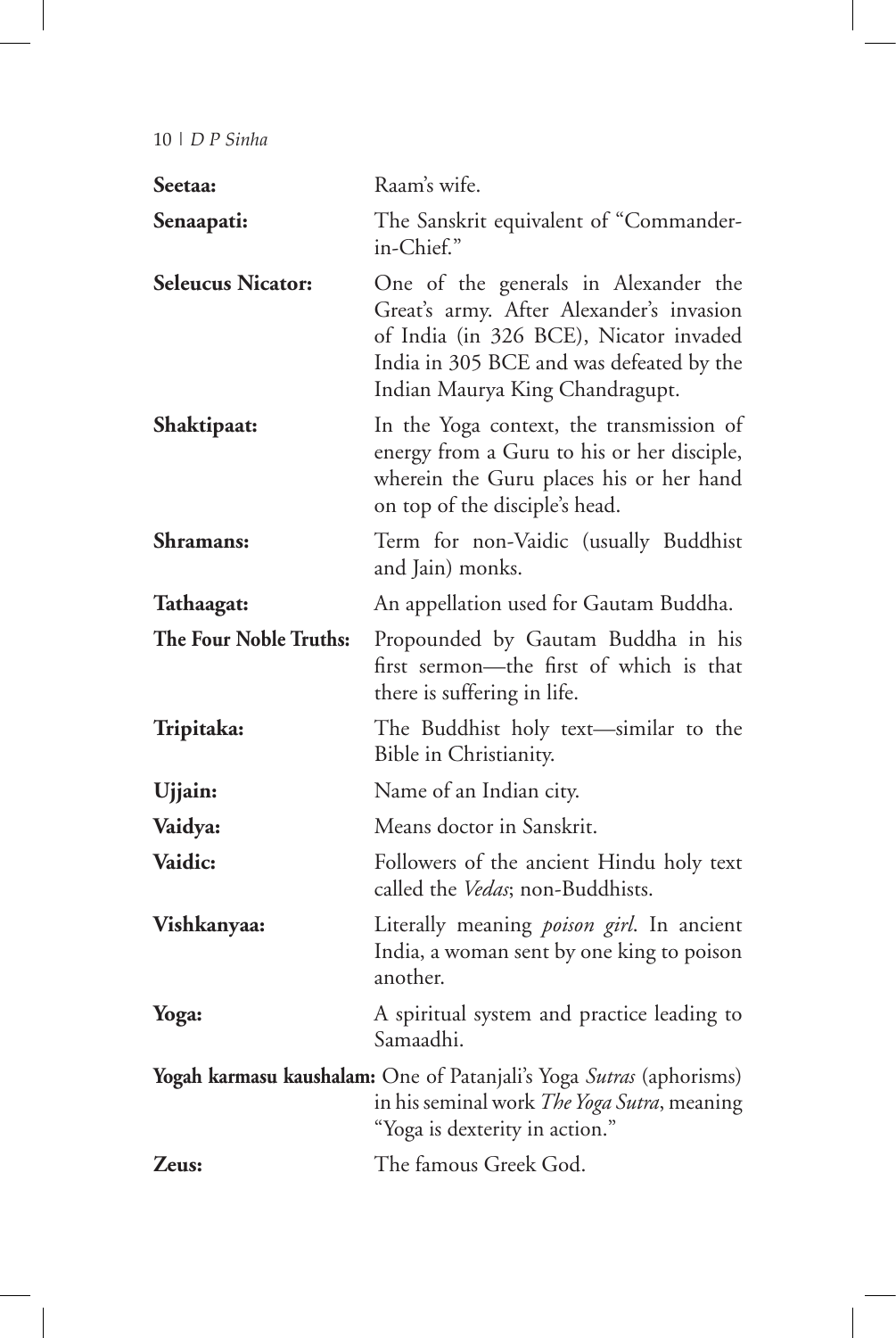### **THE CHARACTERS**

| <b>Minender</b>   | The Indo-Greek King, with his Capital in the<br>city of Bactria (modern-day Balkh in North<br>Afghanistan) |  |  |
|-------------------|------------------------------------------------------------------------------------------------------------|--|--|
| <b>Titus</b>      | Greek Army Commander                                                                                       |  |  |
| <b>Heliodorus</b> | A Greek soldier                                                                                            |  |  |
| <b>Brihadrath</b> | King of Magadh of Maurya Dynasty                                                                           |  |  |
| Pushyamitr        | Army Chief of Magadh                                                                                       |  |  |
| Antonia           | A Greek; wife of Titus                                                                                     |  |  |
| <b>Batuk</b>      | A Nepali; former Indian soldier                                                                            |  |  |
| Patanjali         | Yoga Guru of Pushyamitr                                                                                    |  |  |
| <b>Veersen</b>    | A Minister of Magadh                                                                                       |  |  |
| Sheelbhadr        | A Minister of Magadh                                                                                       |  |  |
| Prajaamukh 1      | People's Representative in the Magadh<br>Court                                                             |  |  |
| Prajaamukh 2      | People's Representative in the Magadh<br>Court                                                             |  |  |

### **Four Indian soldiers**

### **6–8 Greek citizens**

Musicians, Dancers, Drummers, Conch players, Umbrella bearer, Courtiers, etc. in the royal procession of King Brihadrath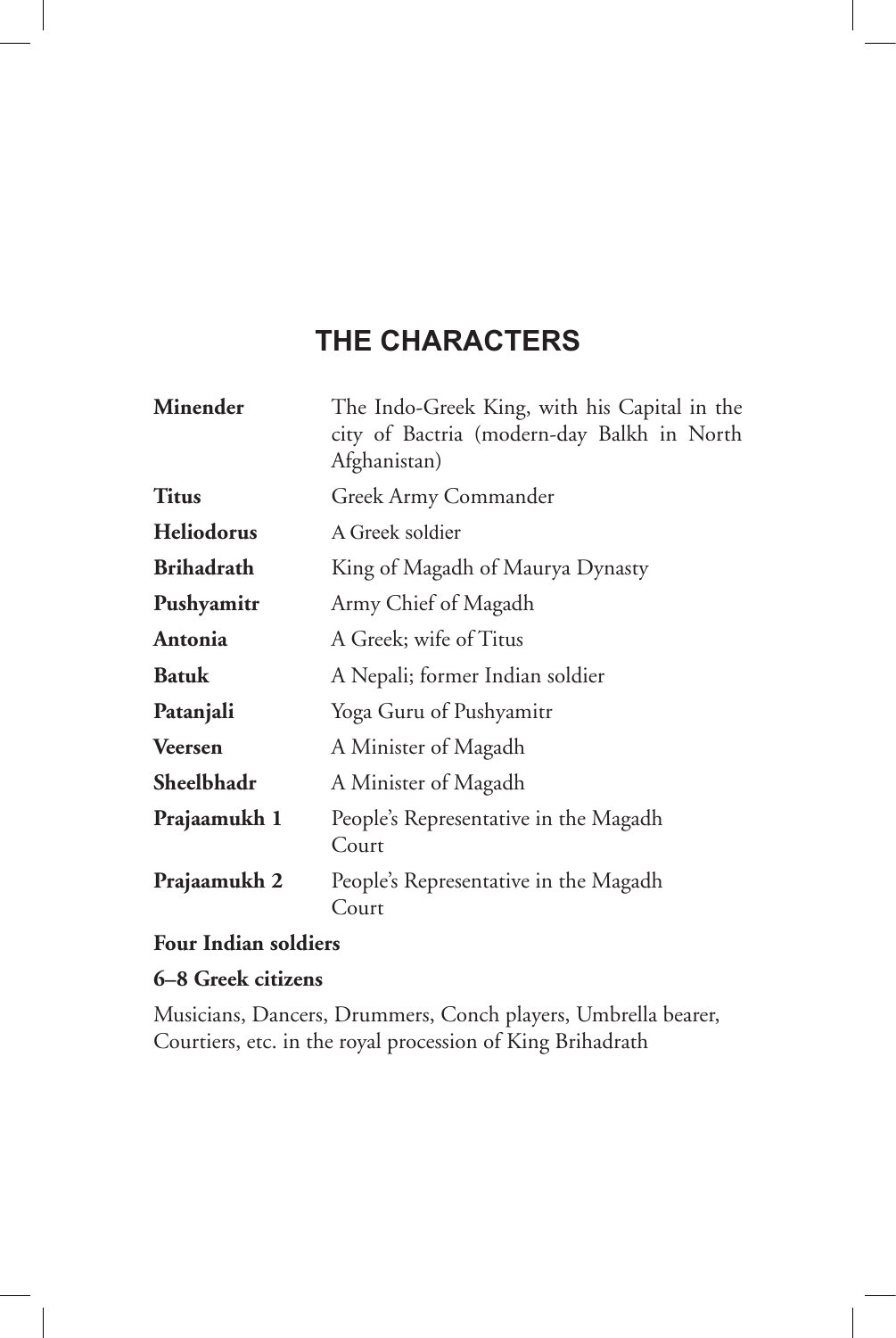

'ONCE IN INDIA ': Photographs from an earlier production in India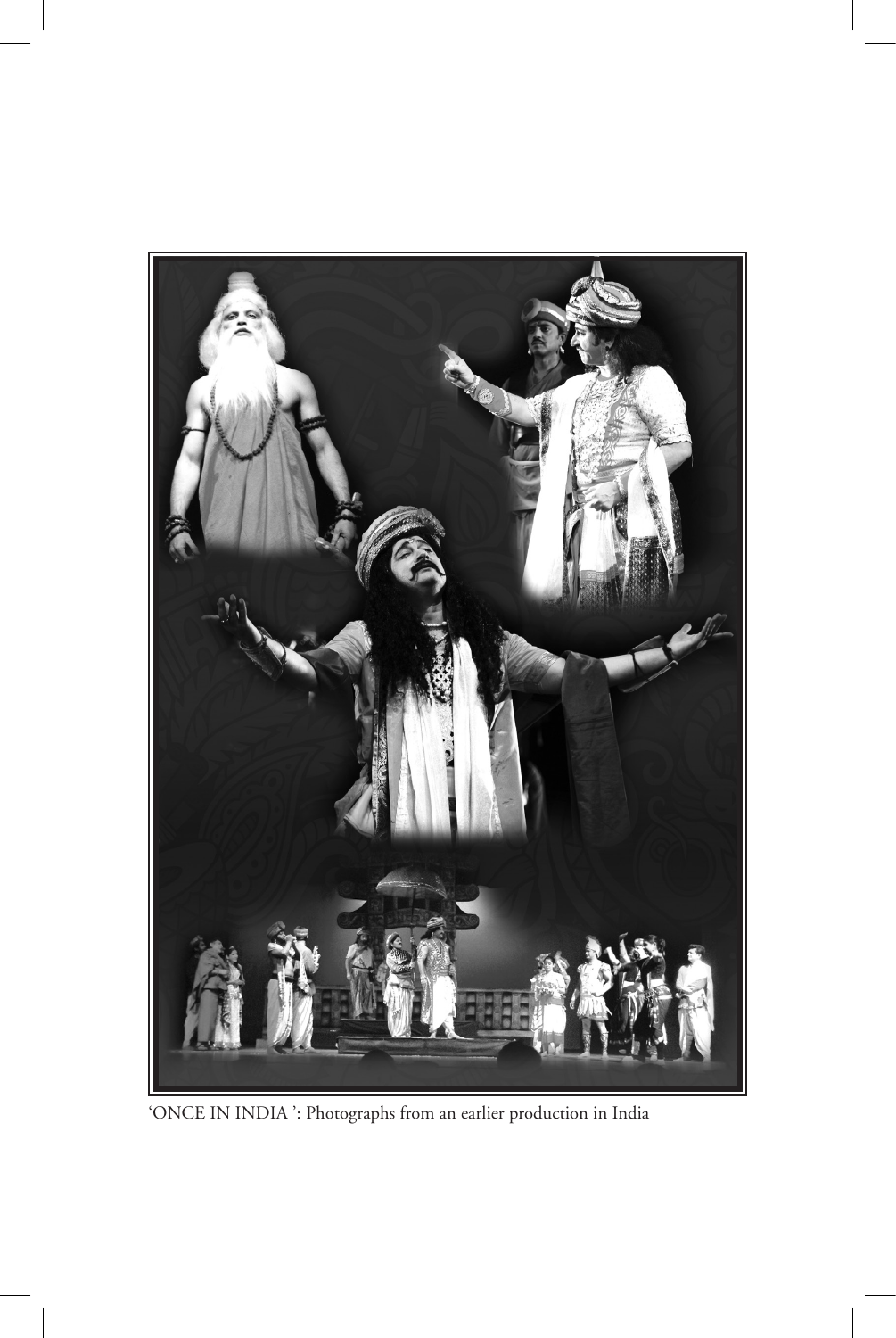

### **CHARACTERS**

Minender || Titus || Heliodorus || A bunch of Greek citizens

[*A Zeus temple in* Bactria*, where an idol/portrait of Zeus is in the center of the stage. Solemn religious music plays in the background. One torch is kept in front of the idol of Zeus. It highlights the mysterious darkness on the stage. Standing on one side of the idol is the Greek King Minender, and on the other side, a bunch of Greek citizens.*]

Minender: O Zeus! You are our heavenly God. Our Lord. Our protector. All other gods are thy servants. Zeus! We supplicants are standing before thee with bowed heads.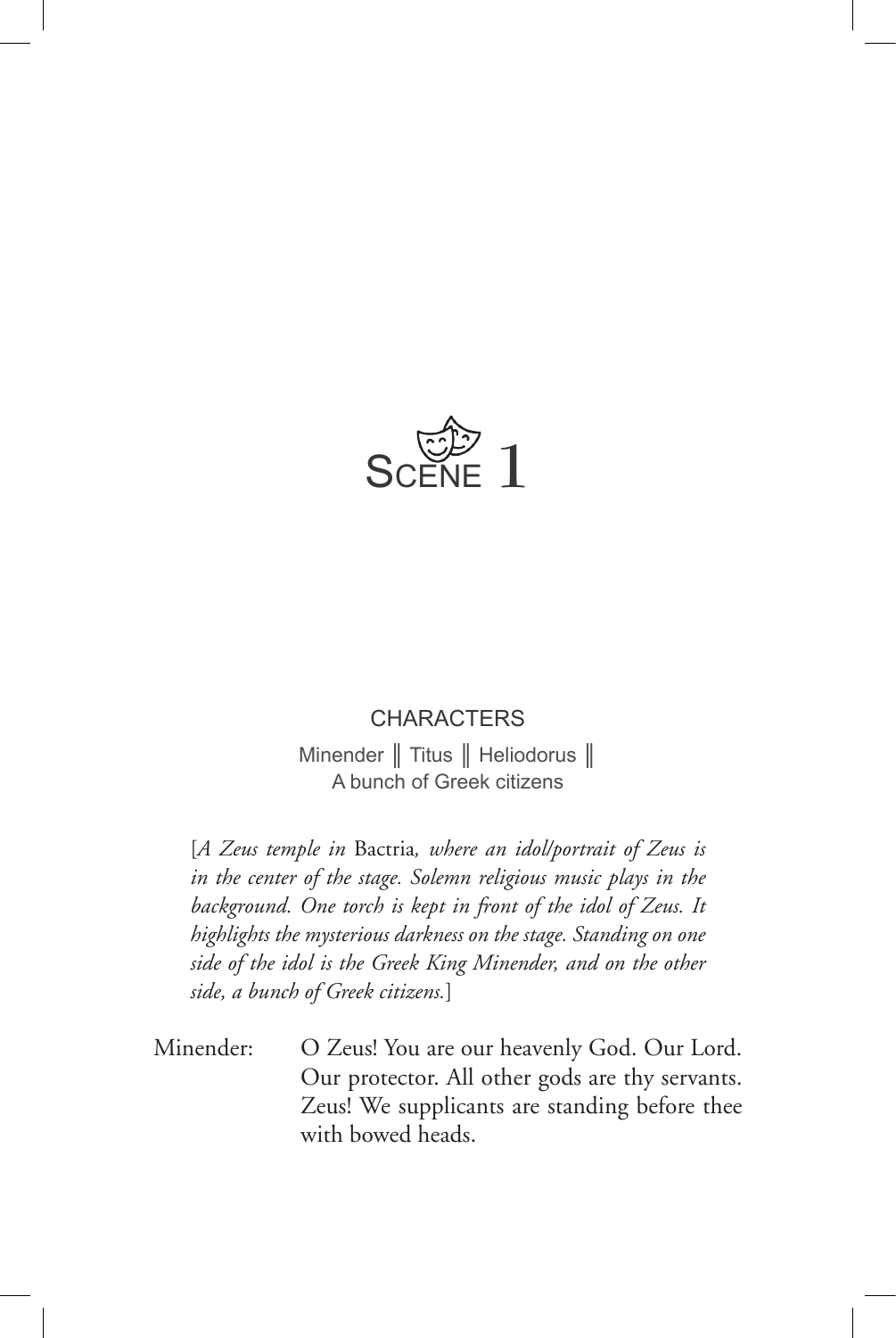I

I

| ALL:      | O Almighty One! Be kind to us. Protect us.                                                                                                                                                                                                                                                                                                                                                                                                                                                                                                            |
|-----------|-------------------------------------------------------------------------------------------------------------------------------------------------------------------------------------------------------------------------------------------------------------------------------------------------------------------------------------------------------------------------------------------------------------------------------------------------------------------------------------------------------------------------------------------------------|
| Minender: | The sun shining in the sky, the stars and the<br>moon, they are all circumambulating you, Zeus.<br>The mountains, the roaring seas, the abundance<br>of rich crops, the dry deserts, trees swinging in<br>the air, the birds soaring high in the sky-these<br>are all the miracles that you have created.                                                                                                                                                                                                                                             |
| ALL:      | O Zeus! We are thy petitioners.                                                                                                                                                                                                                                                                                                                                                                                                                                                                                                                       |
| Minender: | O Zeus! I, Minender, the King of Bactria, swear<br>by you, making you the witness that there will<br>be only your kingdom in India. Their gods and<br>goddesses will lose their existence after you<br>defeat them. The dream of Alexander the Great<br>to conquer India remains unfulfilled. O Zeus!<br>Kindly bless me to realize this dream.                                                                                                                                                                                                       |
| ALL:      | Zeus! We are thy supplicants.                                                                                                                                                                                                                                                                                                                                                                                                                                                                                                                         |
| Minender: | Our ancestors went to India with Alexander the<br>Great to conquer that country. Alexander died<br>on his way back to Greece due to the injuries<br>he sustained there. He ascended to heaven with<br>an unrealized dream in his heart. But most of<br>my ancestors did not return to Greece. They<br>stayed behind in Bactria to avenge the death<br>of Alexander the Great and the defeat of the<br>Greek General Seleucus Nicator. You have<br>entrusted me with this responsibility. I swear<br>by thy holy feet, I will discharge it faithfully. |

ALL: O Zeus! We are thy servants.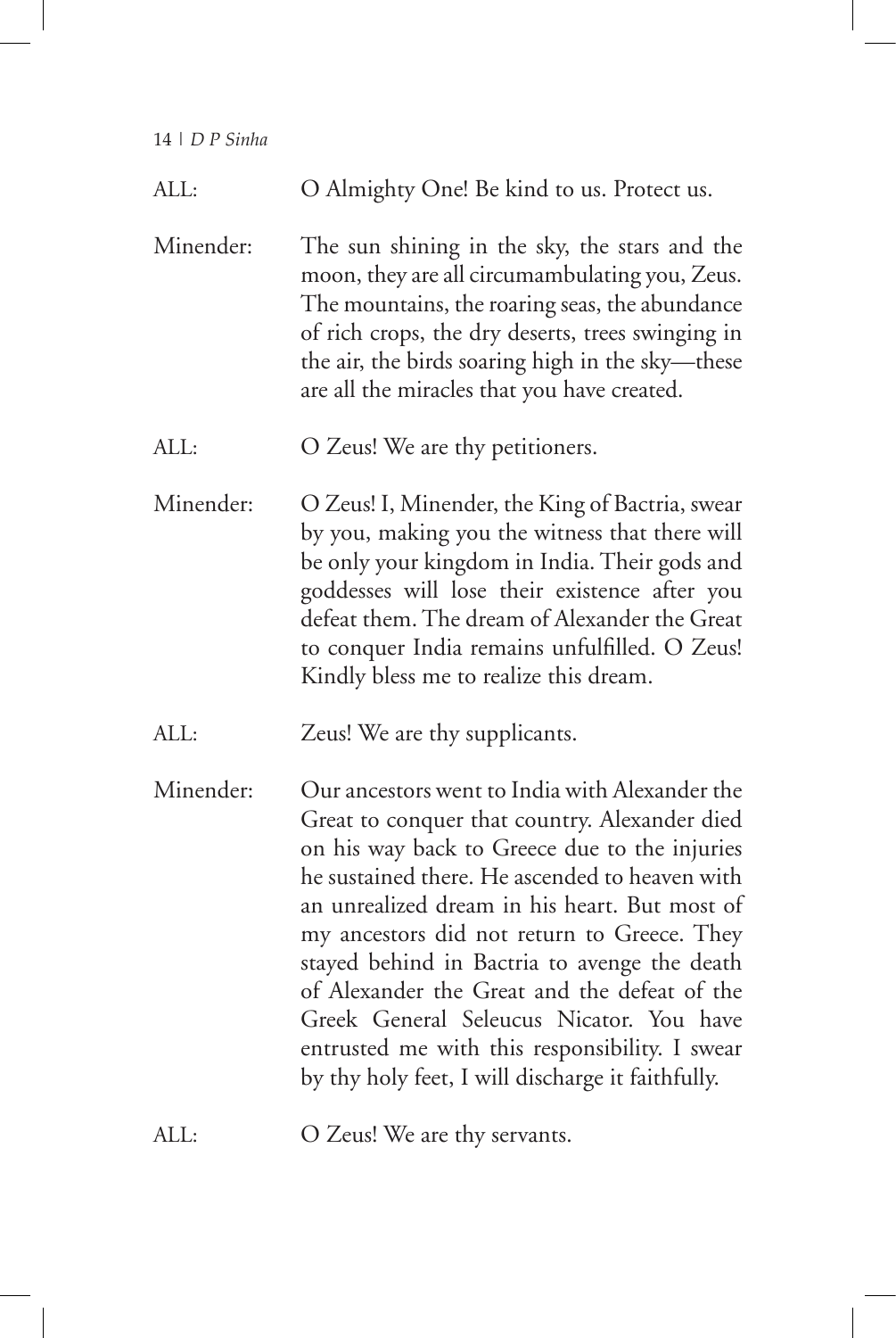Minender: Titus is going to India to execute the conquest of the country. [*Titus comes forward and bows before the idol of Zeus.*] He will lay down the foundation for Zeus' empire in India. [*Titus kneels down.*] O Zeus! He is kissing thy feet.

ALL: O Zeus! We are thy sheep.

- Minender: Just as lemon curdles milk, Titus will weaken the might of India by creating a rift between the Vaidics and the Buddhists. And then, O Zeus, your slave Minender will attack India and Paataliputr to realize the dream of Alexander and Seleucus. O Zeus, bless thy slave to conquer India.
- ALL: O Zeus! We are thy slaves. [*All kneel down in prayer.*]

[SCENE FADES OUT]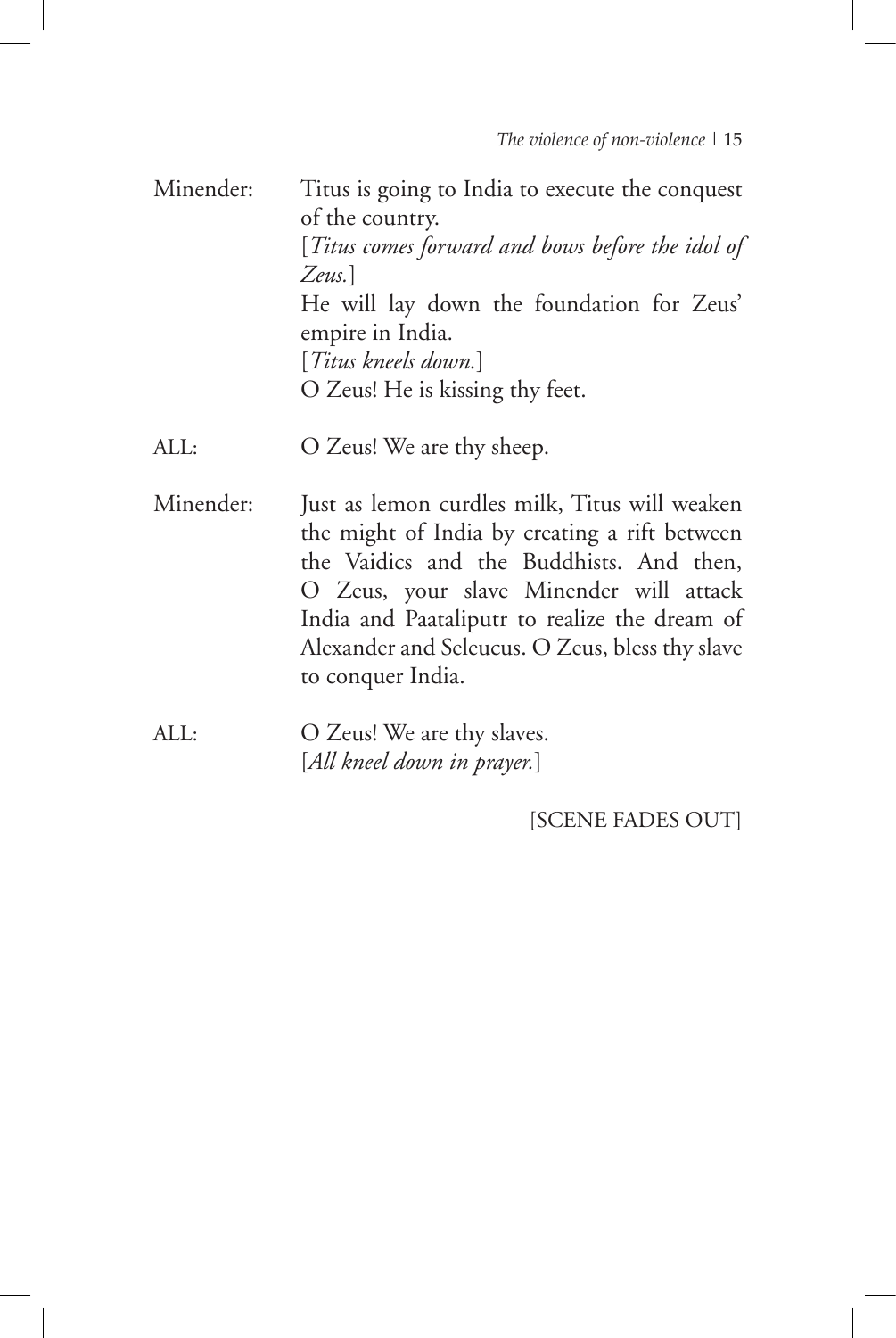

### **CHARACTERS**

Titus ║ Heliodorus

[*In the spotlight on the front right corner of the stage, Heliodorus is seen standing with the maroon clothing of a Buddhist monk.*]

| Titus: | [entering] Heliodorus, where is my cheever?<br>[Heliodorus hands over the Buddhist garb to<br>Titus, who puts it on over his Greek dress.] |
|--------|--------------------------------------------------------------------------------------------------------------------------------------------|
| Titus: | [while wearing the Buddhist dress] The                                                                                                     |
|        | bastards have detained one thousand Greek                                                                                                  |
|        | immigrants at the entrance gate to the city                                                                                                |
|        | of Paataliputr. The soldiers have arrested                                                                                                 |
|        | them. My wife Antonia is amongst them.                                                                                                     |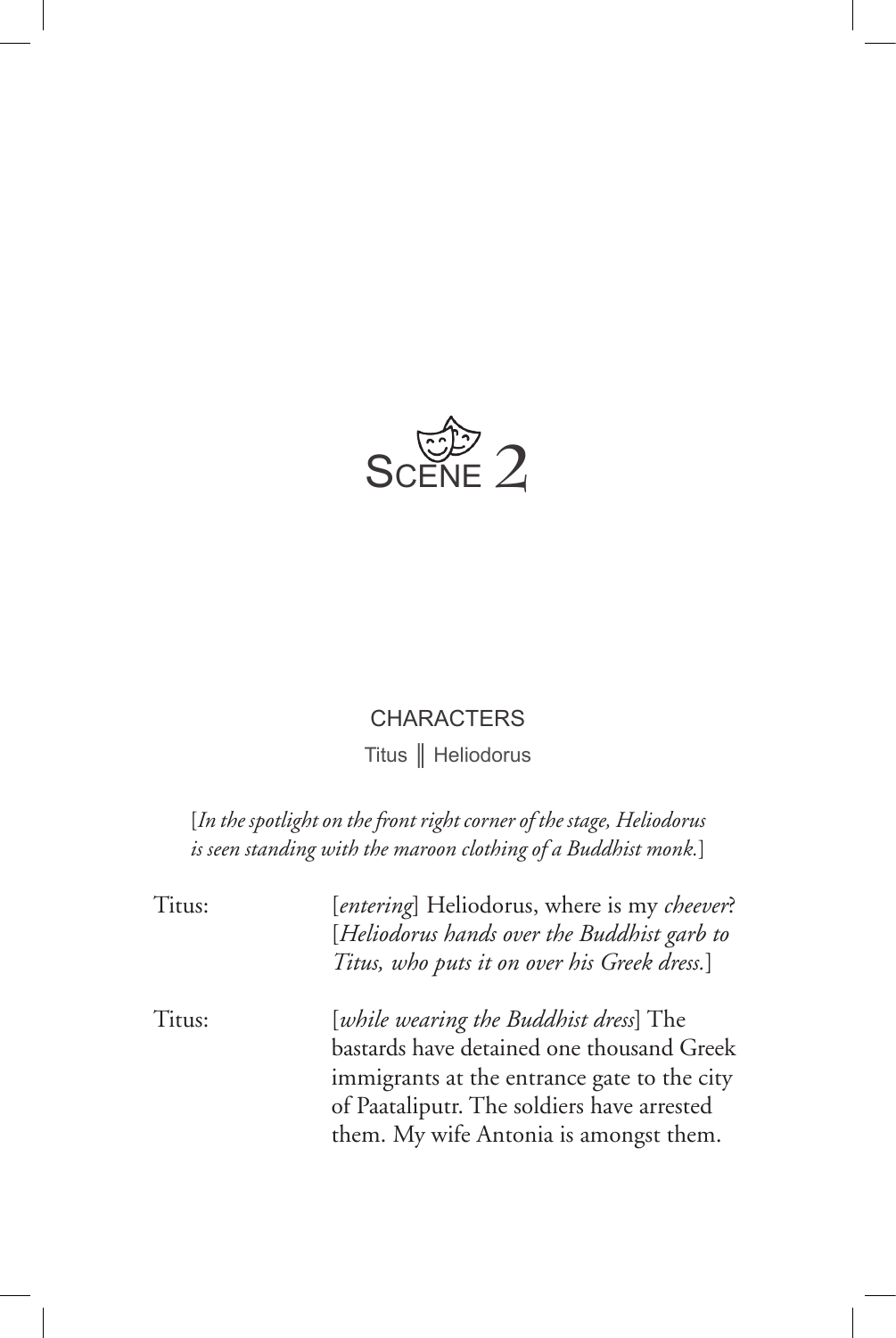- Heliodorus: This is the mischief of that one man—that Pushyamitr Shung. So long as he remains the army chief of Magadh empire, he will not allow Zeus' Kingdom in this country.
- Titus: He will have to be dealt with first. He is our enemy. Enemy number one.
- Heliodorus: And Indians?

Titus: These Indian people, they are very greedy. Their eyes get blinded by the effulgence of gold. They cannot see anything beyond it. Throw some gold coins at every check-post; all hurdles will automatically get cleared away. But here in Paataliputr, Pushyamitr Shung's problem will have to be solved one day. [*In changed tone*] Where is the maalaa? [*Heliodorus hands him the rosary.*] Lo! I have become a Buddhist monk. [*In lighter vein*] *"Buddham Sharanam Gacchaami"* (I take refuge in Buddha).

[SCENE FADES OUT]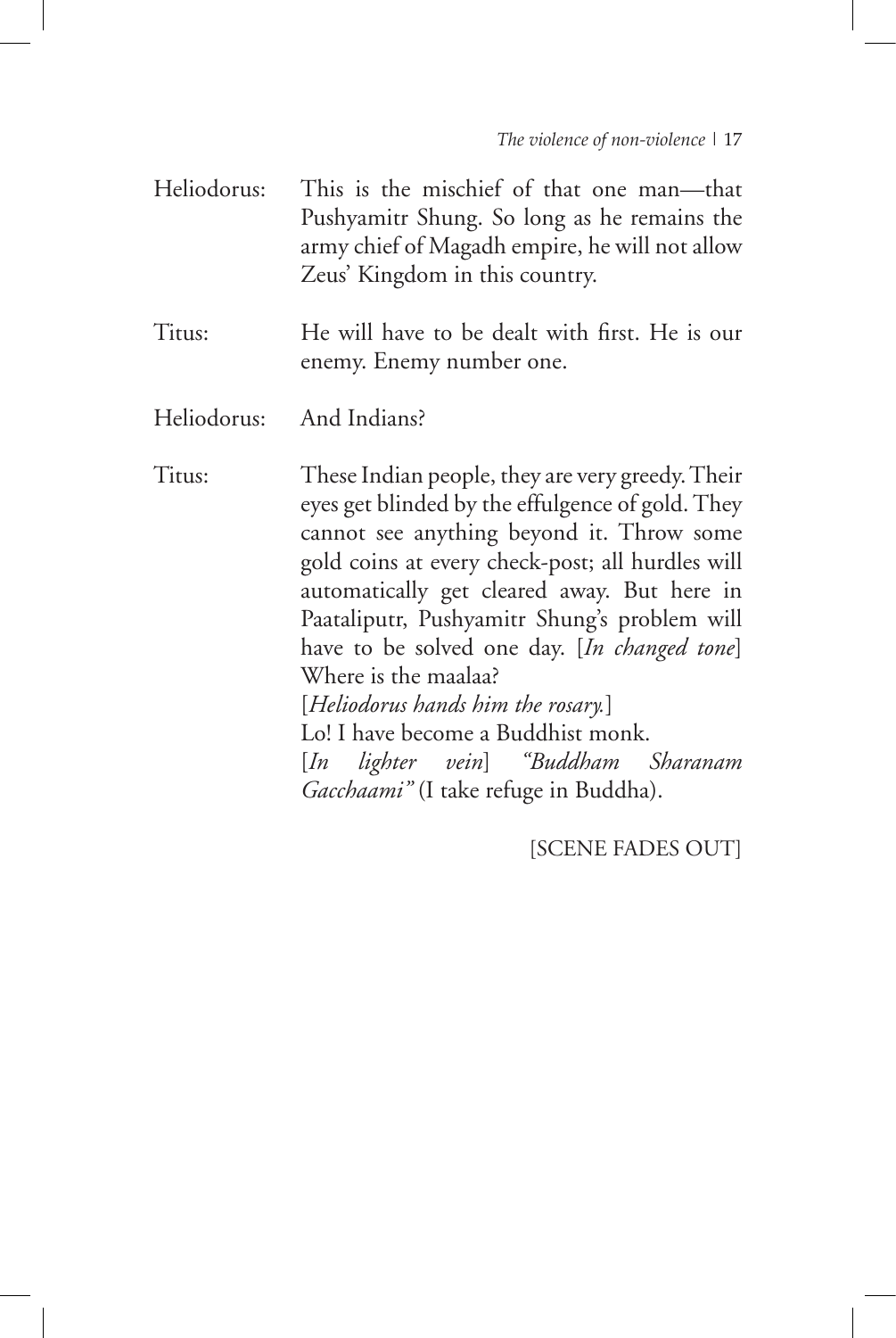

#### **CHARACTERS**

Brihadrath ║ Pushyamitr ║ Titus ║ Heliodorus

*[Maurya King Brihadrath is sitting on a royal divan with his eyes closed in a meditative posture. Heliodorus is standing behind him as his bodyguard, with a lance.]*

| Pushyamitr: [entering] Mahaaraaj, I bow before your lotus |       |  |  |  |
|-----------------------------------------------------------|-------|--|--|--|
|                                                           | feet. |  |  |  |

Brihadrath: What brings our army chief here? Tell us, *Senaapati* Pushyamitr, what news have you brought?

Pushyamitr: The news is worrisome.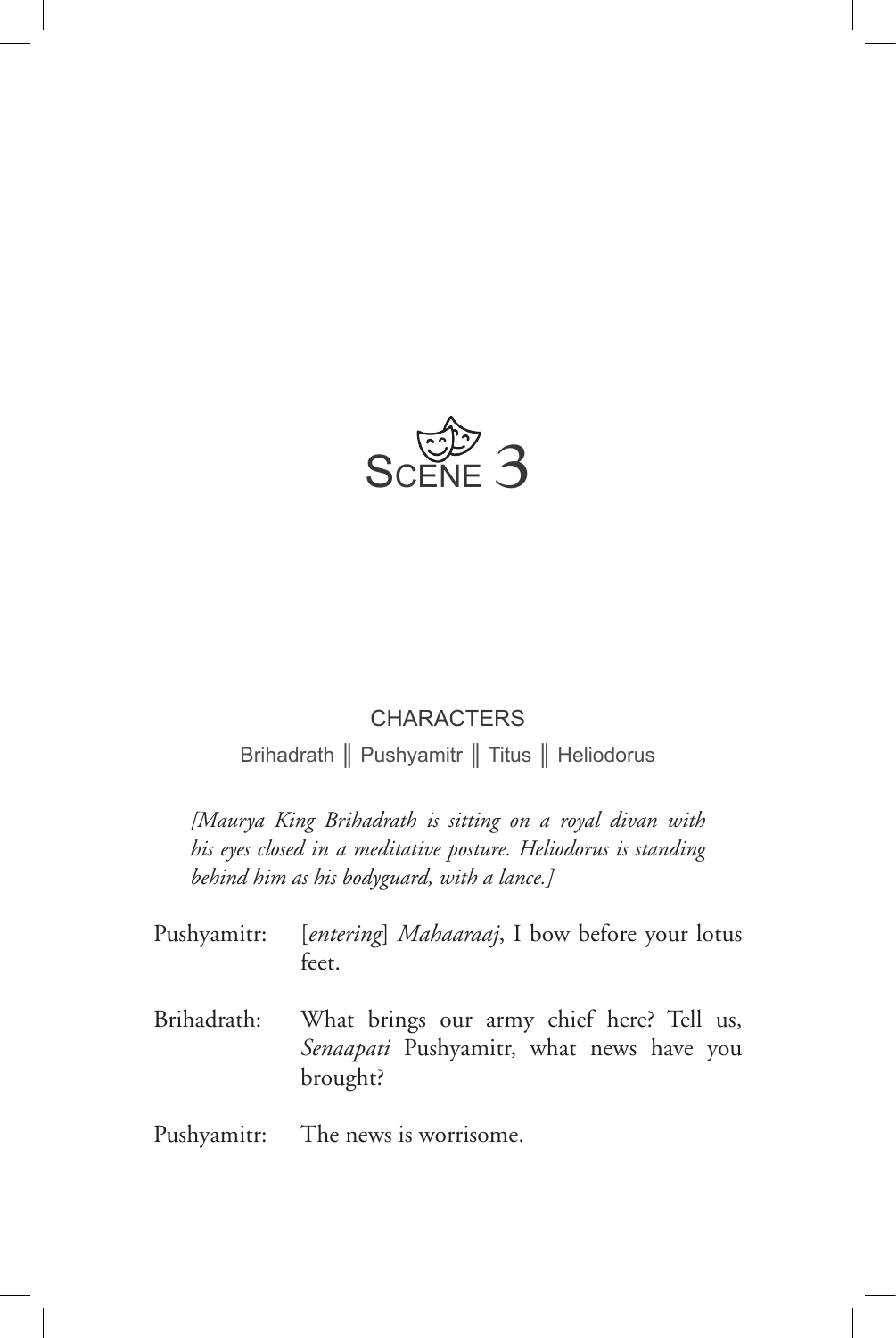| Worrisome? |
|------------|
|            |

- Pushyamitr: The Greek King Minender is preparing to invade India.
- Brihadrath: You told us about this before.
- Pushyamitr: Yes, but the latest intelligence further confirms the earlier reports.

[*King Brihadrath closes his eyes and goes into meditation.*]

The army of the Greek King was composed of Persians, Turks and Greeks. Now we've learned that they have also recruited ferocious tribesmen, the Pashtoons, to their forces. These Pashtoons trespass into our territories and indulge in plundering and killing innocent civilians. Our complaints to the Greek officials are of no avail. Instead, they made false counter allegations that it is we who are violating the boundary and indulging in acts of violence. [*Upon seeing the King in meditation*] Sorry, I will come some other time. *Mahaaraaj* is in meditation.

- Brihadrath: [*with eyes closed*] Keep speaking, *Senaapati*, keep speaking. I am listening.
- Pushyamitr: As you desire, Sir...
- Brihadrath: [*opens his eyes*] *Senaapati*, I have taken birth into this world. But while doing everything that this world demands of me, my *dhyaan* always remains at the feet of Buddha.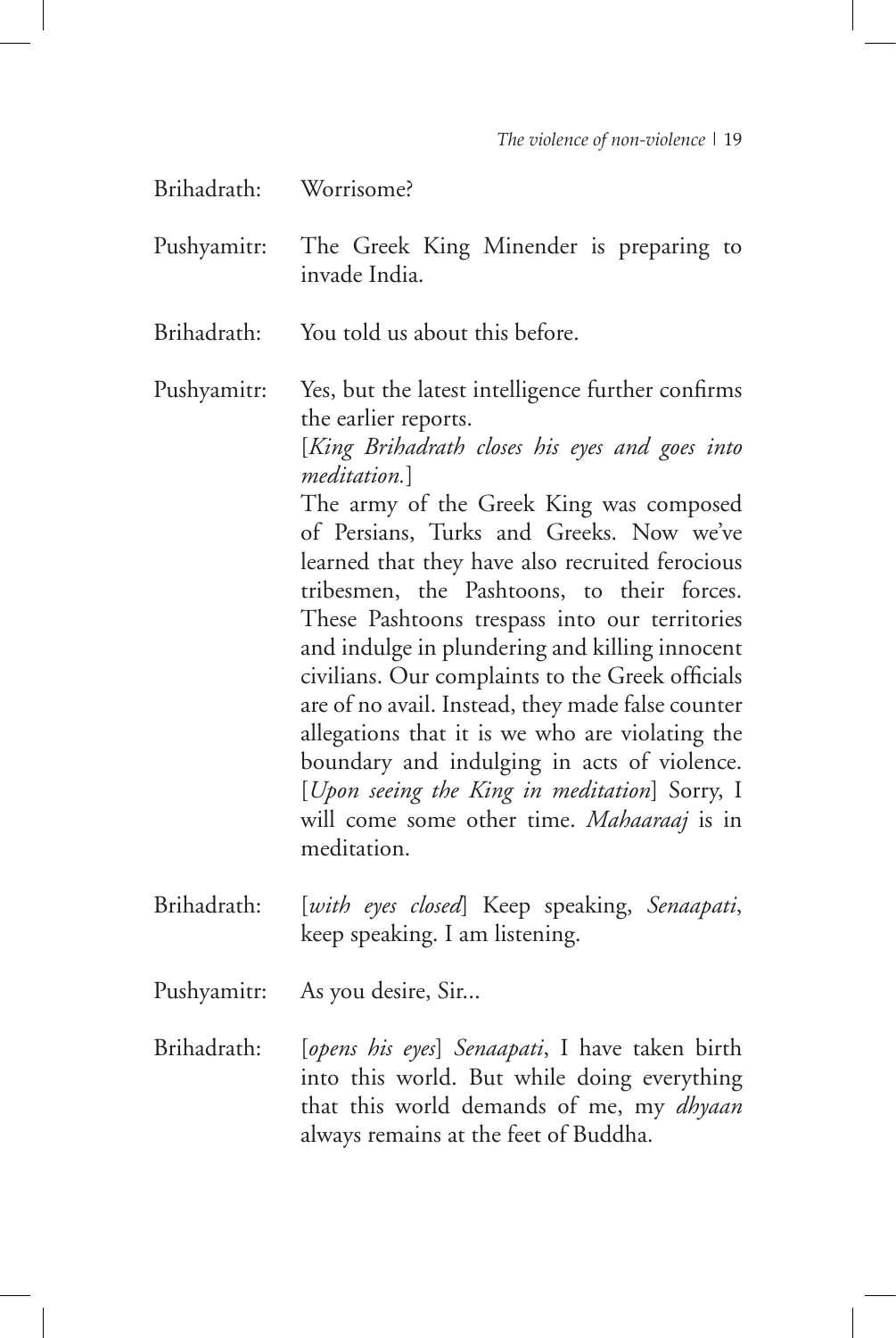Pushyamitr: I am aware of that, Sir.

Brihadrath: It is true that I am a King, but my heart does not rejoice in the battledrums of war. It is the *Dhamma-ghosh*, the trumpet of *Dharma*, that we Buddhists enjoy. I am a Chakravartee King, because I have turned the wheel of righteousness and taken refuge in Buddha. [*Changing his tone*] Now, continue with what you were saying.

- Pushyamitr: The Greek King of Bactria is planning to attack India.
- Brihadrath: I have heard this. What else do you have to say? [*He closes his eyes in meditation*].
- Pushyamitr: *Mahaaraaj*, we will have to do something about it. History will not pardon us if we sit quietly. Destiny has entrusted the responsibility of protecting and defending this country to you. The aliens may attack us, destroy our homes, violate our women and hang our youth. It is better to commit suicide than to face such a possibility.
- Brihadrath: [*opens his eyes*] No such thing will ever happen.
- Pushyamitr: Sir...
- Brihadrath: The Greeks will never attack us. I know this.
- Pushyamitr: [*surrendering*] Certainly.
- Brihadrath: What happens in the future, I come to know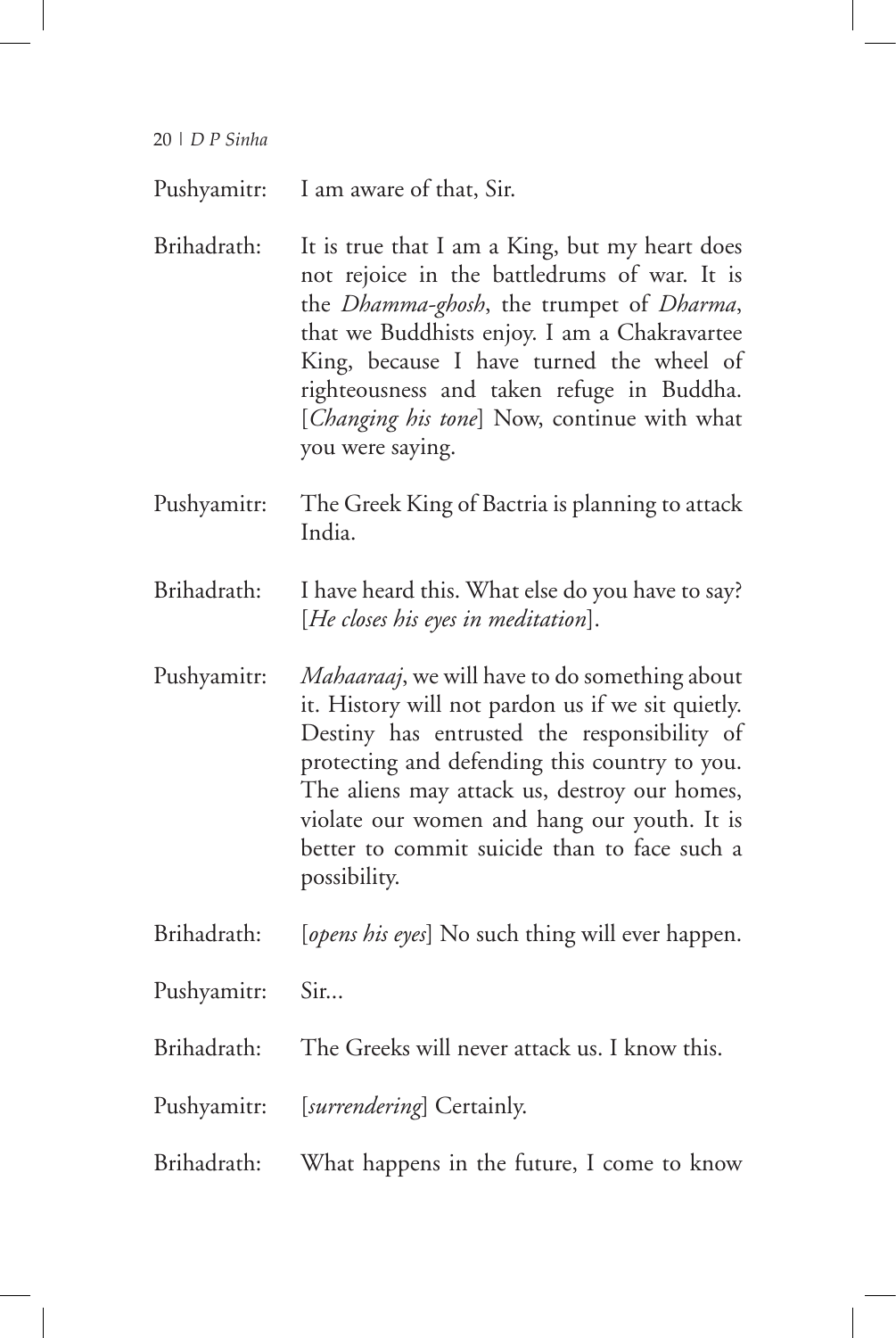beforehand. I hear an inner voice and get to know everything.

|             | Pushyamittra: Mahaaraaj, you are great!                                                                                                                                                                                             |  |  |
|-------------|-------------------------------------------------------------------------------------------------------------------------------------------------------------------------------------------------------------------------------------|--|--|
| Brihadrath: | Don't worry at all. [Confidently] Whatever I say<br>is inviolable. It is bound to happen. [He goes<br>back into meditation.]                                                                                                        |  |  |
| Pushyamitr: | [ <i>hesitating</i> ] There is one more piece of<br>information, Mahaaraaj.                                                                                                                                                         |  |  |
| Brihadrath: | [opening his eyes] What else is left to be said?                                                                                                                                                                                    |  |  |
| Pushyamitr: | A group of one thousand Greek men and<br>women, all illegal infiltrators, have entered<br>India. They have reached the city's boundary,<br>where they were accosted and arrested.                                                   |  |  |
| Brihadrath: | [shocked] They have been arrested! But why?<br>What is their crime? Have they killed someone?<br>Was there any violence?                                                                                                            |  |  |
| Pushyamitr: | No. But they have arrived here illegally, by<br>crossing our boundaries.                                                                                                                                                            |  |  |
| Brihadrath: | What boundary? Did Buddha make these<br>boundaries? They are neither guilty of bloodshed,<br>nor of looting. Yet they have been subjected<br>to the torture of prison! Nonowe cannot<br>inflict such cruelty on non-violent people. |  |  |
| Pushyamitr: | But they have entered illegally. They are<br>infiltrators.<br>[Titus enters.]                                                                                                                                                       |  |  |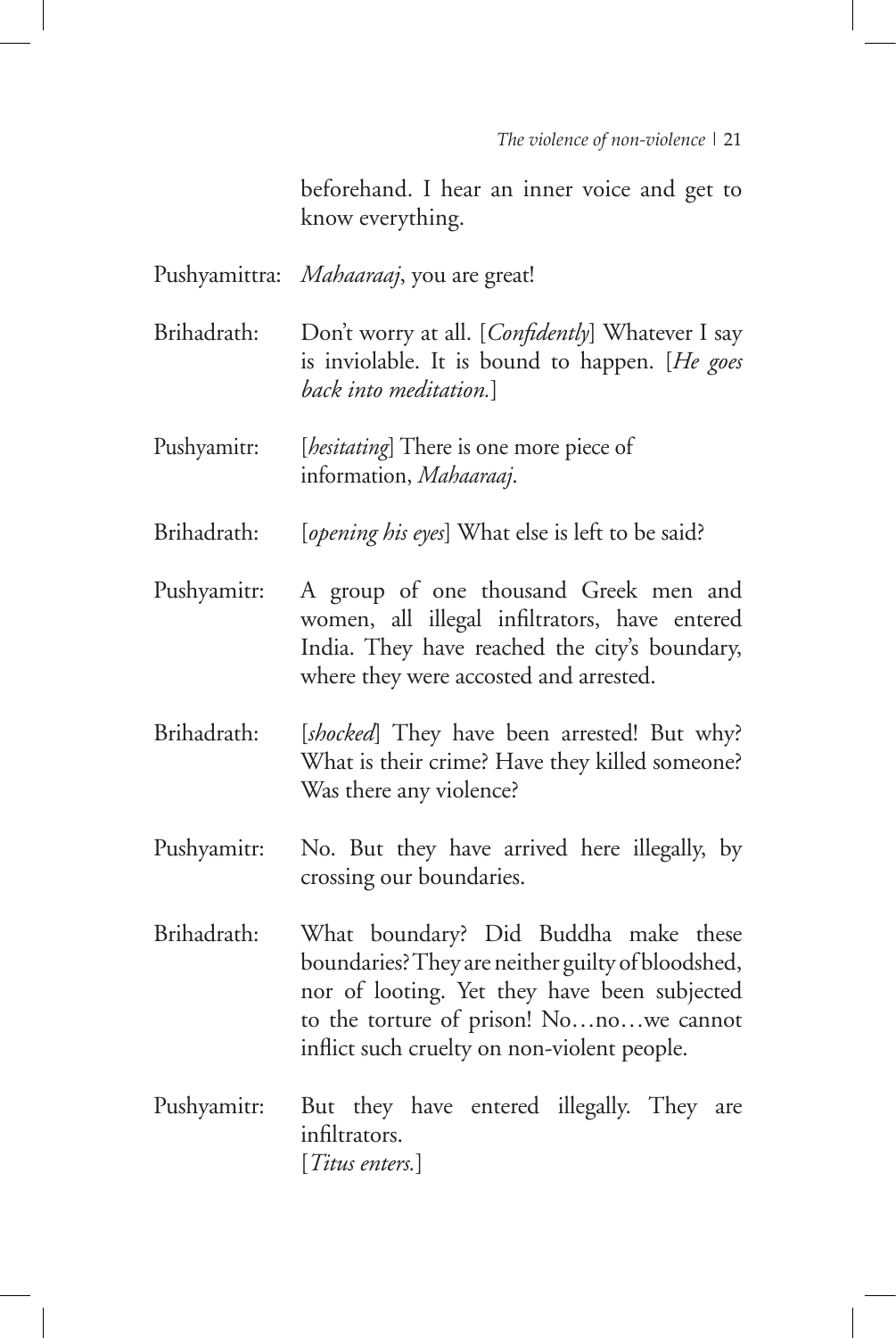| Brihadrath: | Bhante Aananda, come. You have arrived at an<br>opportune time.                                                                                                                                                                           |
|-------------|-------------------------------------------------------------------------------------------------------------------------------------------------------------------------------------------------------------------------------------------|
| Titus:      | Mahaaraaj, what's the command?                                                                                                                                                                                                            |
| Brihadrath: | Our army chief is saying that a group of Greek<br>immigrants has reached Paataliputr.                                                                                                                                                     |
| Pushyamitr: | Illegally.                                                                                                                                                                                                                                |
| Titus:      | My sister is also part of that group.                                                                                                                                                                                                     |
| Pushyamitr: | Your sister, <i>Bhante</i> !                                                                                                                                                                                                              |
| Titus:      | Yes, my sister Antonia.                                                                                                                                                                                                                   |
| Brihadrath: | Your sister is imprisoned! This is grossly unfair.<br>No, no, Pushyamitr. She will have to be<br>released.                                                                                                                                |
| Pushyamitr: | As commanded by <i>Mahaaraaj</i> , the sister of<br>Bhante, Antonia, will be released.                                                                                                                                                    |
| Titus:      | What about the other Greeks? They have come<br>seeking your refuge. Your <i>dharma</i> is to protect<br>those who seek refuge with you.                                                                                                   |
| Pushyamitr: | If Greek infiltrators keep violating India's<br>boundaries                                                                                                                                                                                |
| Titus:      | Where are the boundaries? There are<br>n <sub>o</sub><br>boundaries. Boundaries are imposed by the<br>human heart. <i>Dharma</i> has no boundaries.<br>Lord Buddha had said Bahujan Hitaaye:<br>Bahujan Sukhaaye. "O monks! Go in all the |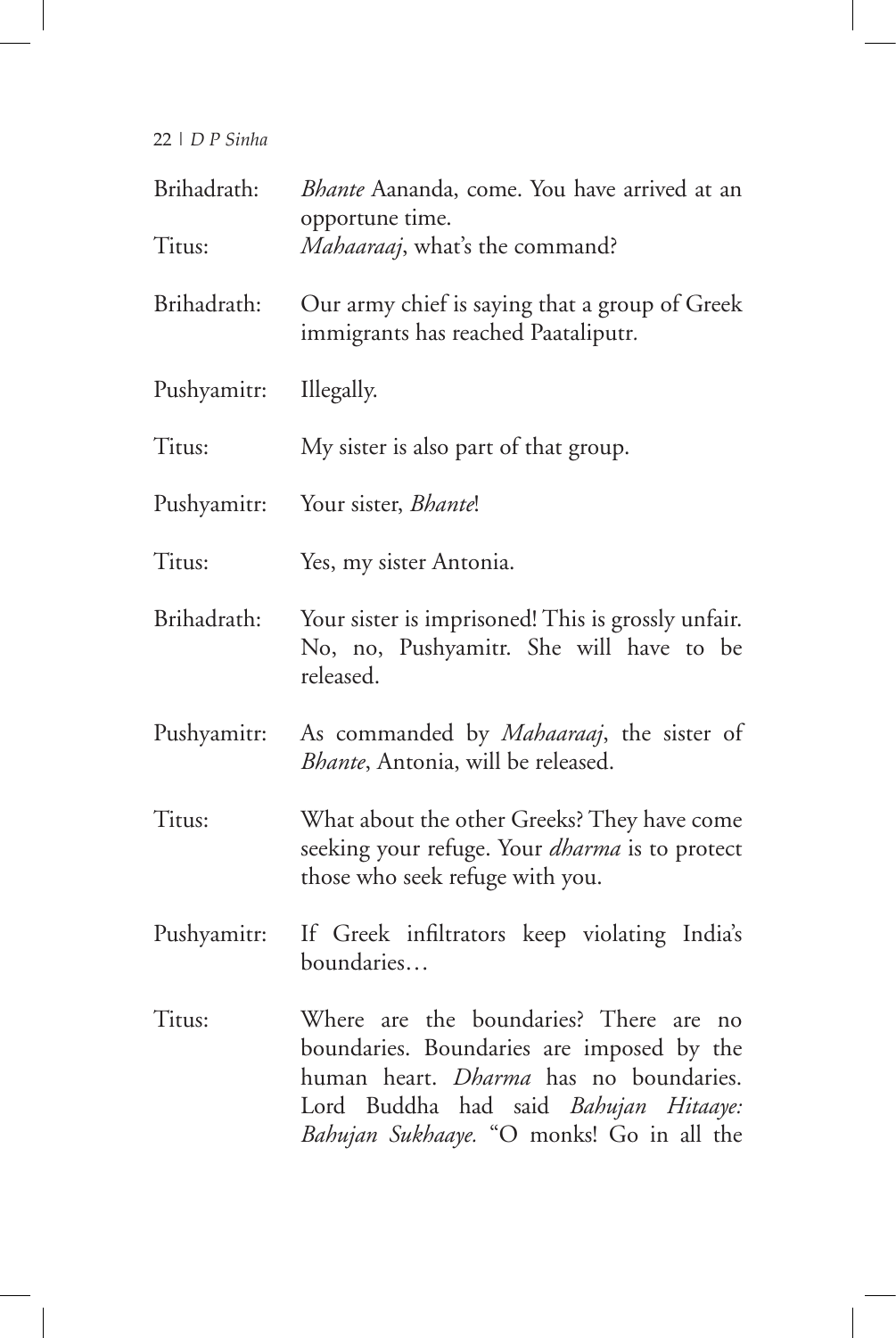four directions for the welfare and happiness of the people." There were no boundaries for Buddha. He commanded that we transcend the boundaries of all countries for the sake of humanity.

- Pushyamitr: Many such settlements of illegal Greek immigrants have come up in the Maurya Empire. In every settlement, they have Greek temples. Every week, the Greeks assemble there...
- Titus: Every week they assemble there to worship and receive the teachings of love, compassion, kindness and non-violence.
- Pushyamitr: No, they go there to dream and plan a Greek takeover of India.
- Titus: [*vehemently*] That's a lie.
- Pushyamitr: This is the truth. This is the secret intelligence report, *Mahaaraaj*.
- Titus: It is a false allegation. [*appealing*] *Mahaaraaj*! *Senaapati* is Indian and Vaidic. He hates us because we are Greeks and Buddhists.

Pushyamitr: [*draws his sword angrily*] If you speak one more word...[*He places the sword against Titus' chest*.] this sword will be in your chest. [*Titus closes his eyes in fear and nervously moves the rosary quickly in his fingers.*] For me, the Indians, the Greeks, the Buddhists,

the Vaidics, the Braahmans, and the Shramans—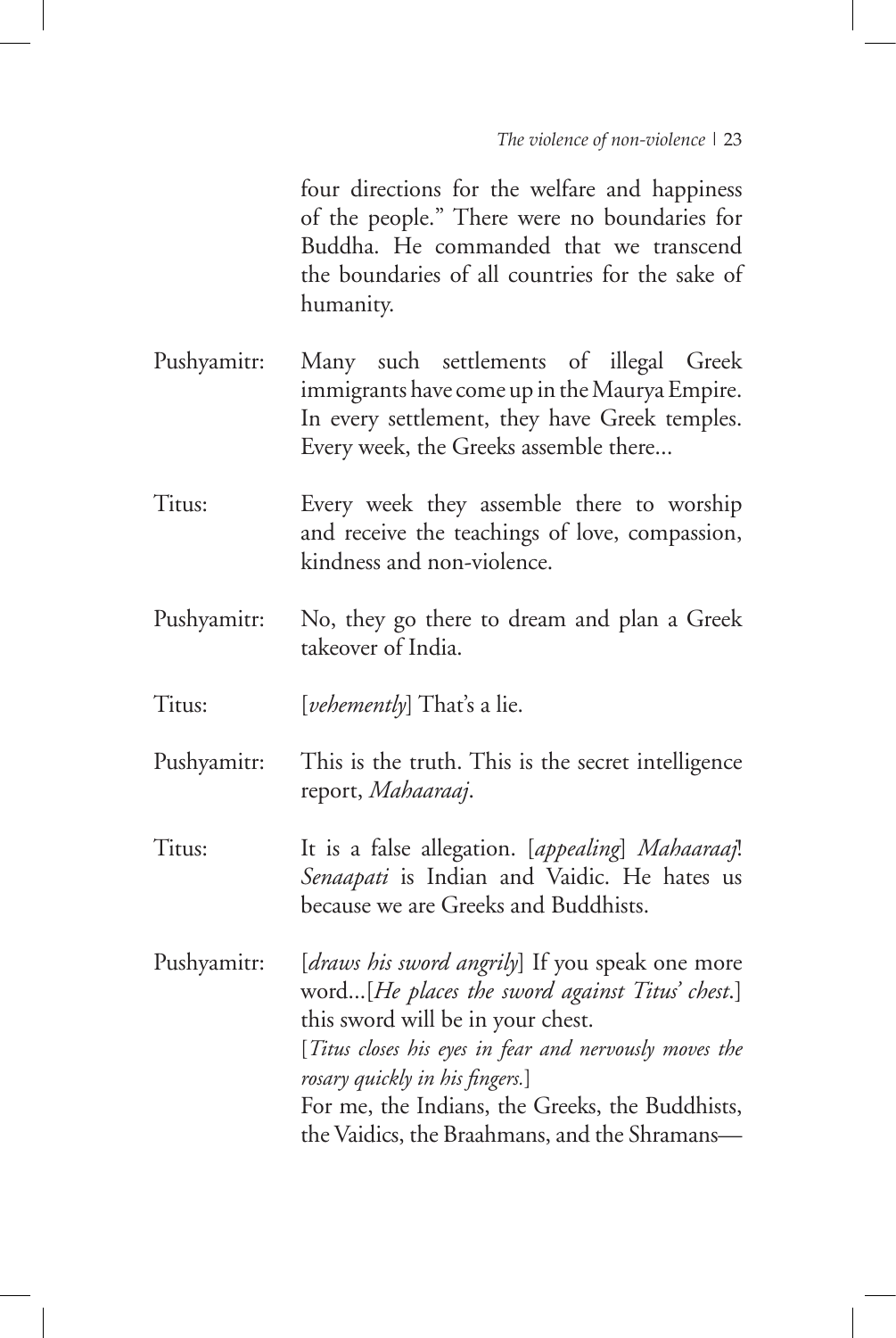all are the same and equal. But above all is my country, the Mauryan empire. Defending the country is my foremost duty. I will destroy whosoever will come between me and my duty or make false allegations against me. I cannot accept a falsehood as a truth in order to appease anyone.

[*Silence for some time.*]

- Brihadrath: I agree with you, *Senaapati.Dharm-mahaamaatra* Aananda has unwittingly accused you. Forget about it and release all the Greeks.
- Pushyamitr: [*putting the sword back into the sheath*] The *Mahaaraaj's* orders will be carried out, but…
- Brihadrath: But?

Pushyamitr: *Dharm-mahaamaatra* will have to apologize first.

- Titus: My heart is full and overflowing with the milk of human kindness. Non-violence is my life. Nobody is Greek or Indian—Buddhist or Vaidic. All are one. They have the same grace of *Tathaagat*. Don't listen to words, *Senaapati* look into my heart.
- Pushyamitr: *Bhante!* Apologize.
- Titus: My heart is brimming with compassion and love...
- Pushyamitr: [*sternly*] Apologize.